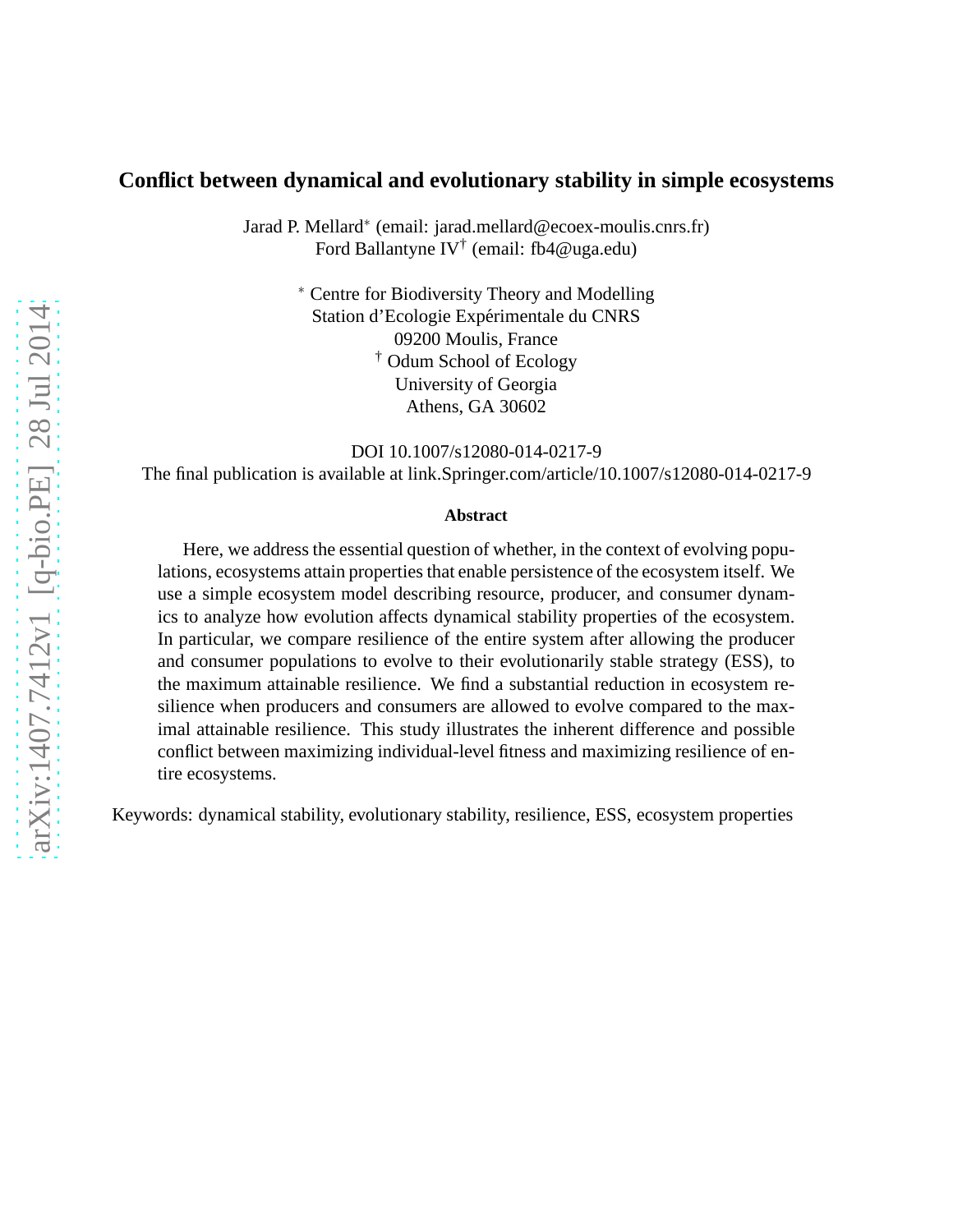## **1 Introduction**

Ecological systems are characterized by processes occurring at different levels of organization, yielding a complicated network of interactions [\(Allen and Hoekstra](#page-17-0), [1992\)](#page-17-0). Ecologists have dedicated much effort to understanding how dynamics originating at different levels of organization can feed back upon and constrain one another. Although the influence of population and community level dynamics on whole ecosystem properties have been documented, for example species richness-productivity relationships [\(Tilman et al, 2001](#page-20-0)), shifting production to biomass ratios over time [\(Odum, 1969\)](#page-19-0), the incidence of N fixers and N availability over succession [\(Vitousek et al,](#page-20-1) [2002\)](#page-20-1), and diversification influencing primary production and abiotic ecosystem characteristics [\(Harmon et al](#page-18-0), [2009\)](#page-18-0), the degree to which evolution shapes whole ecosystem properties that subsequently feedback to constrain evolutionary trajectories of constituent populations/species is not known in general [\(Schoener, 2011\)](#page-19-1). Traits at the single species population level, change in response to certain ecological pressures (e.g. resource acquisition, predator defense), but it is not clear if evolutionary optima for individual species beget the greatest resilience to perturbation at the ecosystem level.

Characterizing how systems respond to perturbations is, at its core, an analysis of stability, and a hallmark of theoretical studies in ecology [\(May, 1973](#page-19-2)). From analyzing a variety of multispecies models, we have learned that species richness and food web structure may alter the stability of communities [\(May](#page-19-2), [1973;](#page-19-2) [Hastings and Huxel, 1998](#page-18-1); [Loreau, 1998](#page-19-3); Thèbault and Loreau, [2005;](#page-20-2) [Vallina and Le Quere, 2011](#page-20-3)), but in most theoretical studies, model parameters are typically chosen to maintain coexistence of all the species in the system rather than allowing trait combinations across species to emerge through mutation, speciation, and extinction. In real ecosystems, component species are subject to ecological pressures arising from interactions between conspecifics and other species, which determine selection pressures that may subsequently affect dynamical stability properties of the ecosystem. Behavioral changes, species replacements, and changing allele frequencies all have the potential to alter the nature of interspecific interactions, which by influencing rates of resource use and predation, can radically shift trophic structure [\(Estes et al](#page-18-2), [1998;](#page-18-2) [Harmon et al](#page-18-0), [2009\)](#page-18-0) and ecosystem processes [\(Walsh, 1981;](#page-20-4) [Miner et al, 2012;](#page-19-4) [Bassar et al, 2010](#page-17-1)).

Theoretical work on evolution to ecological attractors has blossomed over the past 20 years in Ecology. Earlier during this period, [Marrow et al \(1996](#page-19-5)) called for addressing whether general mechanisms of selection lead to different types of dynamics because some studies showed that evolution leads to chaos (Ferrière and Gatto, 1993) while others showed that populations evolve to simple dynamics [\(Doebeli and Koella](#page-17-2), [1995](#page-17-2)), and some even demonstrated that evolution may cause unstable (ecologically) systems to become stable [\(Hochberg and Holt, 1995\)](#page-18-4). When the evolution of traits has been explicitly incorporated into ecological models, adaptive behavior along fitness gradients can confer desirable whole-system stability properties [\(Valdovinos et al](#page-20-5), [2010;](#page-20-5) [Loeuille, 2010;](#page-18-5) [Doebeli](#page-17-3), [2011](#page-17-3)), destabilize dynamics [\(Loreau, 2010\)](#page-19-6), or have negligible effects on local stability [\(Lawlor and Smith, 1976](#page-18-6)). Examining the first directional step in evolution via ecological selection, [Loeuille \(2010](#page-18-5)) showed that evolution in an ecological context can increase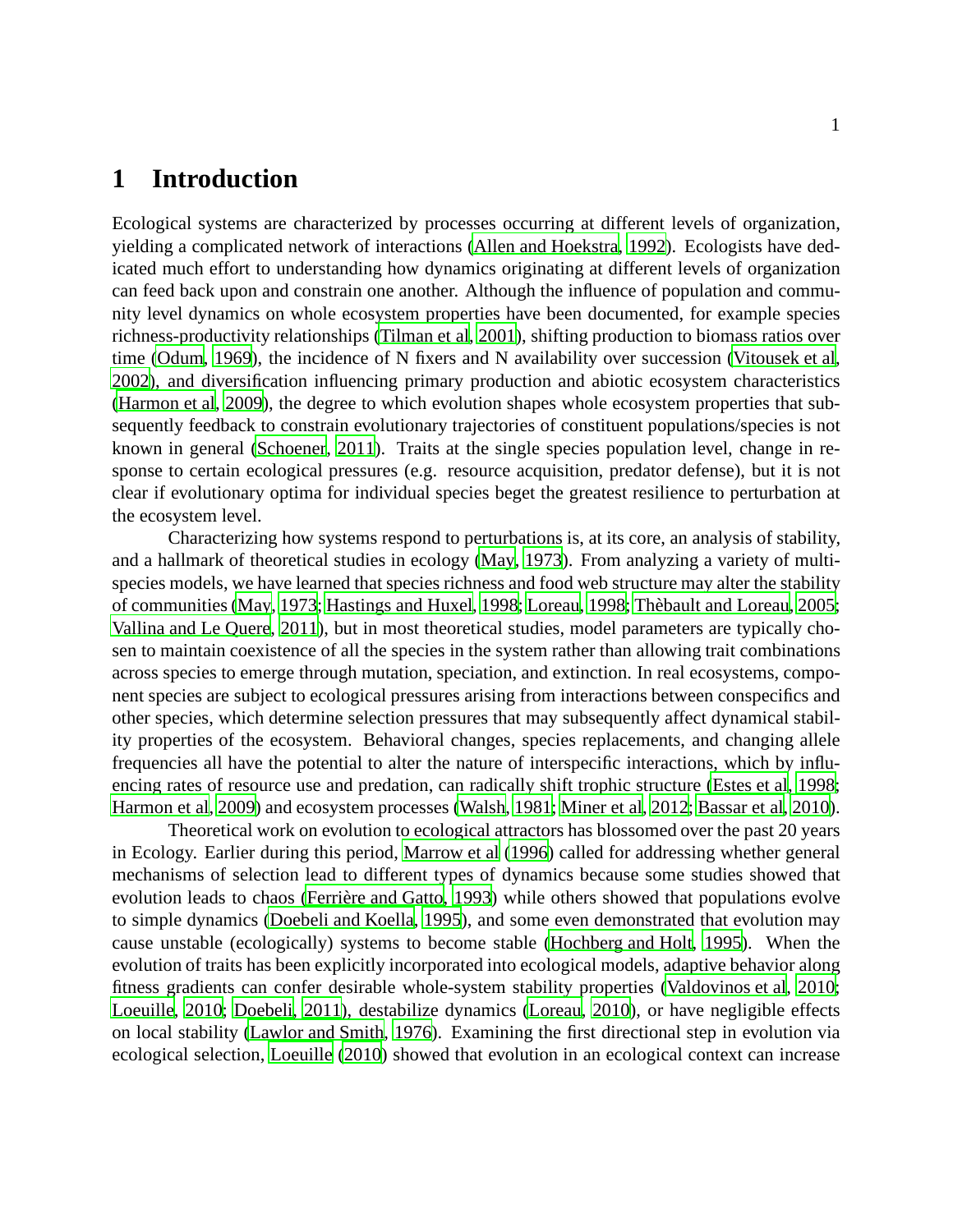or decrease dynamical stability for relatively generic models, and that the ecological context (interaction type and diversity) is critical for determining community stability. Using evolution to guide assembly, uninvasible (evolutionarily stable) communities can be constructed, but if they exist in regions of dynamic instability, species can go extinct due to large oscillations [\(Wilson et al](#page-20-6), [1996](#page-20-6)). Thus, a point in trait space that is on the cusp of dynamical stability, even if it corresponds to an Evolutionarily Stable Strategy (ESS), is still at peril because a seemingly small mutation can potentially push a system over the precipice. A well known example is that an increase in consumer efficiency initially results in increased consumer fitness, but can lead to species extinction [\(Webb](#page-20-7), [2003;](#page-20-7) [Loreau](#page-19-6), [2010\)](#page-19-6)(Ch. 4), analogous to the paradox of enrichment [\(Rosenzweig](#page-19-7), [1971](#page-19-7)).

Many studies have assumed that ecosystems organize in response to fundamental principles, often maximizing or minimizing a property or flux [\(Jorgenson](#page-18-7), [2000](#page-18-7)). [Schneider and Kay](#page-19-8)  $(1994)$  propose that ecosystems evolve to maximize energy dissipation, Müller et al  $(2000)$  argue that ecosystems maximize integrity, [Cropp and Gabric \(2002](#page-17-4)) suggest that resilience is maximized, [Odum](#page-19-0) [\(1969\)](#page-19-0) hypothesizes that production to biomass ratios are minimized at equilibrium, and [Pattee \(1972](#page-19-10)) takes an alternative view that living systems self-simplify. A unifying theme across all of these studies is some degree of self-reinforcement [\(Ulanowicz, 1997\)](#page-20-8) of core ecosystem structure. In a thought-provoking study, [Cropp and Gabric \(2002\)](#page-17-4) examined properties of ecosystems that maximized certain ecological goal functions, such as resilience and a number of related thermodynamic properties, and found that high maximum growth rate of the autotrophs, low grazing/palatability, and high herbivore excretion led to high ecosystem resilience. However, this means that the herbivores in the ecosystem were very inefficient and hence poor competitors, and is at odds with the fact that the most competitive herbivores should reduce the autotrophs to the lowest level [\(Holt, 1977](#page-18-8)).

Here, we aim to address the essential question of whether in the context of evolving populations, ecosystems attain properties that promote persistence of the ecosystem itself. We use a coupled resource-producer-consumer model similar to [Cropp and Gabric](#page-17-4) [\(2002\)](#page-17-4); [Loeuille et al](#page-19-11) [\(2002\)](#page-19-11); [Loeuille and Loreau](#page-18-9) [\(2004\)](#page-18-9) to analyze how evolution affects whole ecosystem resilience. Rather than making resilience or some other whole-system properties a goal for evolution, we focus on the end result of evolution in terms of dynamical stability properties. We allow the evolution of a producer species subject to a tradeoff between nutrient acquisition and grazing from consumer species, and the evolution of a consumer species subject to a tradeoff between resource consumption and mortality. When only the producer species evolves, we show how the location of the ESS in nutrient acquisition and grazing-rate trait space changes along an environmental gradient in consumer strategies. When only the consumer species evolves, we show how the location of the ESS in grazing-rate and mortality trait space changes along an environmental gradient in producer strategies. When both the producer and consumer simultaneously evolve, we quantify the different potential coevolutionary outcomes. For each evolutionary scenario, we characterize how the entire ecosystem responds to perturbations by quantifying whole system resilience, and we compare the resilience of the ESSs to the maximum resilience. We establish that optimal traits for population-level fitness often do not correspond to those that maximize the resilience of a generic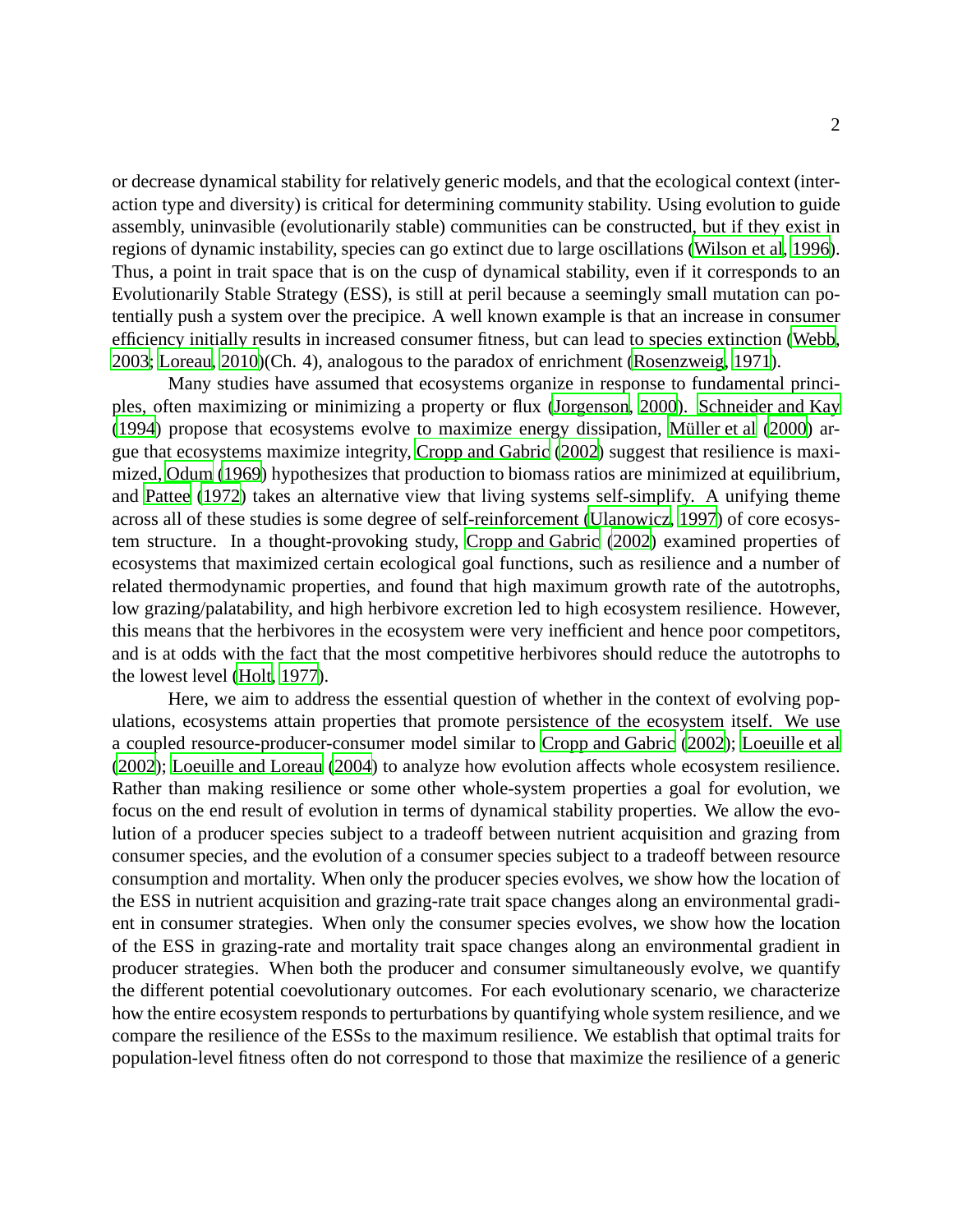and widely-used ecosystem model.

# **2 Material and methods**

### **2.1 Model**

We build on previous modeling of food chains that are subject to dynamical [\(Cropp and Gabric](#page-17-4), [2002\)](#page-17-4) and evolutionary [\(Loeuille et al, 2002;](#page-19-11) [Loeuille and Loreau](#page-18-9), [2004\)](#page-18-9) selective forces. We define a simple ecosystem with equations for the inorganic nutrient resource *R*, producer species *P*, and consumer (herbivore) species *H*,

$$
\frac{dR}{dt} = I - R(q + kP) \tag{1}
$$

$$
\frac{dP}{dt} = P(klR - m - aH) \tag{2}
$$

$$
\frac{dH}{dt} = H(-d + abP),\tag{3}
$$

where *I* represents inorganic nutrient input, *q* represents the inorganic nutrient loss rate, *k* is the nutrient uptake rate, *l* is the conversion factor of nutrients into producers, *m* is the mortality rate of producer species *P*, *a* is the consumption rate of the consumer species on the producer species, *b* is the conversion factor of the producer species into the consumer species, and *d* is the mortality rate of consumer species *H*, similar in notation to [Hulot and Loreau \(2006](#page-18-10)), see also Table 1.

For our analysis, let  $\hat{R}, \hat{P}, \hat{H}$  represent equilibrium densities so that,

$$
\hat{R} = \frac{I}{q + \Omega \Psi},\tag{4}
$$

$$
\hat{P} = \frac{\Psi}{a},\tag{5}
$$

$$
\hat{H} = \frac{Il}{\frac{q}{\Omega} + \Psi} - \frac{m}{a},\tag{6}
$$

<span id="page-3-0"></span>is the equilibrium with the producer and the consumer present. The existence of this interior equilibrium with  $\hat{H} > 0$  is possible when  $I > \Psi \frac{m}{al} + \frac{mq}{kl}$ . We have made the following substitutions for simplification:

$$
\Omega = \frac{k}{a}, \qquad \Psi = \frac{d}{b}.\tag{7}
$$

 $\Omega$  is a ratio of per capita per exploiter loss rates, and thus reflects the efficiency with which producers and consumers deplete or take up lower trophic level resources. Because  $Ω$  is inversely related to steady state nutrient concentration and positively associated with consumer biomass, it integrates resource fluxes across two trophic levels in a way that neither the standard conversion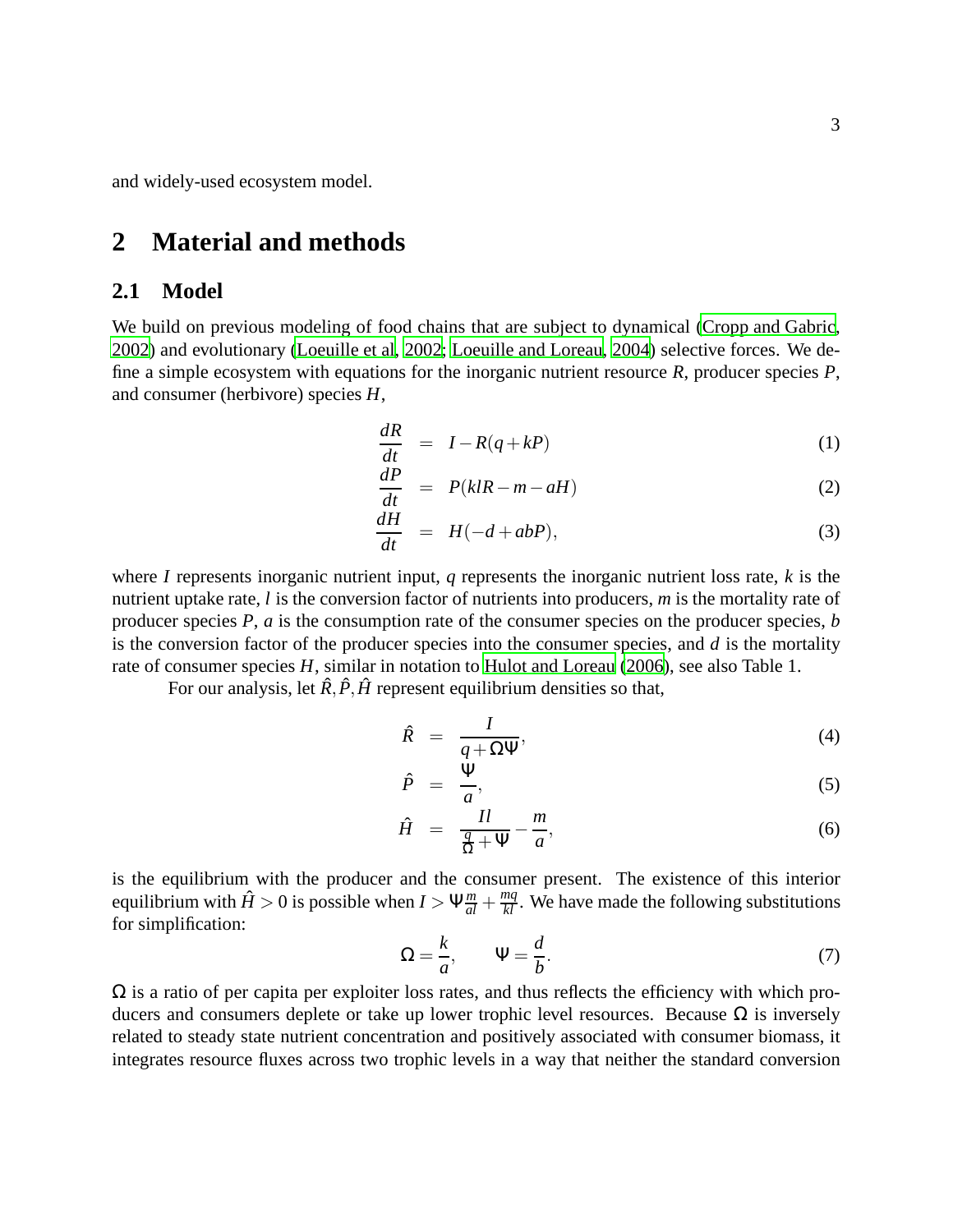factor *b* nor producer uptake do. Ψ is the effective per capita loss rate from the consumer. Ecosystems with high Ψ, therefore, do not effectively convert producers to consumer biomass and retain the converted biomass in the consumer pool, rendering a greater fraction of the initially consumed basal resources underutilized.  $\Omega$  is a very useful quantity being a ratio of parameters that define the ecological interactions in the simple ecosystem that are ultimately determined by traits of the organisms themselves (see below). Inspection of the Jacobian matrix evaluated at equilibrium,

$$
\hat{J} = \begin{pmatrix}\n-q - \Omega \Psi & -\frac{Ik}{q + \Omega \Psi} & 0 \\
\Omega \Psi l & 0 & -\Psi \\
0 & \frac{Iabl}{\frac{Q}{2} + \Psi} - mb & 0\n\end{pmatrix}
$$

makes it clear that whole system stability is affected by not a single parameter but a multitude of quantities, with  $\Omega$  likely to be important. The above equilibrium is stable (see Appendix for details), which is to be expected given its similarity to the model used by [Loeuille et al \(2002](#page-19-11)), [Loeuille and Loreau](#page-18-9) [\(2004\)](#page-18-9) and [Cropp and Gabric](#page-17-4) [\(2002\)](#page-17-4).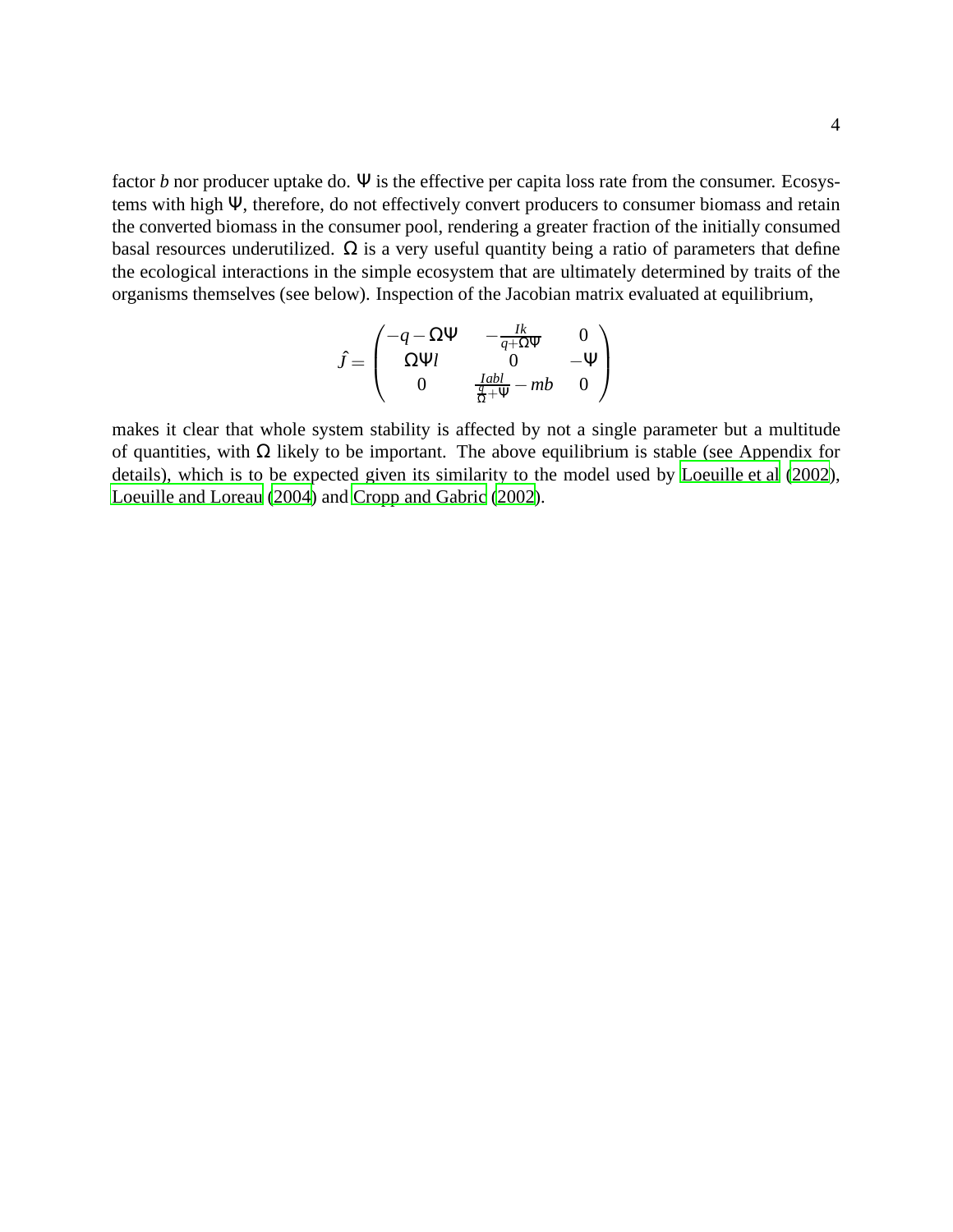| Table 1: Parameter values unless noted otherwise. |
|---------------------------------------------------|

| Variable or Parameter [Dimension]                      | Definition                                                                       | Value                  |
|--------------------------------------------------------|----------------------------------------------------------------------------------|------------------------|
| $R$ [Quantity of nutrient]                             | inorganic nutrient concentration                                                 | state variable         |
| $P$ [Quantity of biomass]                              | producer species biomass                                                         | state variable         |
| $H$ [Quantity of biomass]                              | consumer (herbivore) species biomass                                             | state variable         |
| $s_P$ [Dimensionless]                                  | producer trait determines nutrient uptake and consumption by consumer            | evolves                |
| $s_H$ [Dimensionless]                                  | consumer trait determines consumption strategy                                   | evolves                |
| <i>I</i> [nutrient (time) <sup>-1</sup> ]              | inorganic nutrient input                                                         |                        |
| q [time <sup>-1</sup> ]                                | inorganic nutrient loss rate                                                     |                        |
| k [(producer biomass x time) <sup>-1</sup> ]           | per capita nutrient uptake rate                                                  | function of $s_p$      |
| l [producer biomass (nutrient) <sup>-1</sup> ]         | conversion factor (efficiency) of nutrients into producers                       |                        |
| $m$ [time <sup>-1</sup> ]                              | mortality rate of producer species                                               | 0.2                    |
| a [(consumer biomass x time) <sup>-1</sup> ]           | per capita consumption rate of the consumer species on the producer species      | function of $s_P, s_H$ |
| b [consumer biomass (producer biomass) <sup>-1</sup> ] | conversion factor (efficiency) of the producer species into the consumer species |                        |
| d [time <sup>-1</sup> ]                                | mortality rate of consumer species                                               | function of $s_H$      |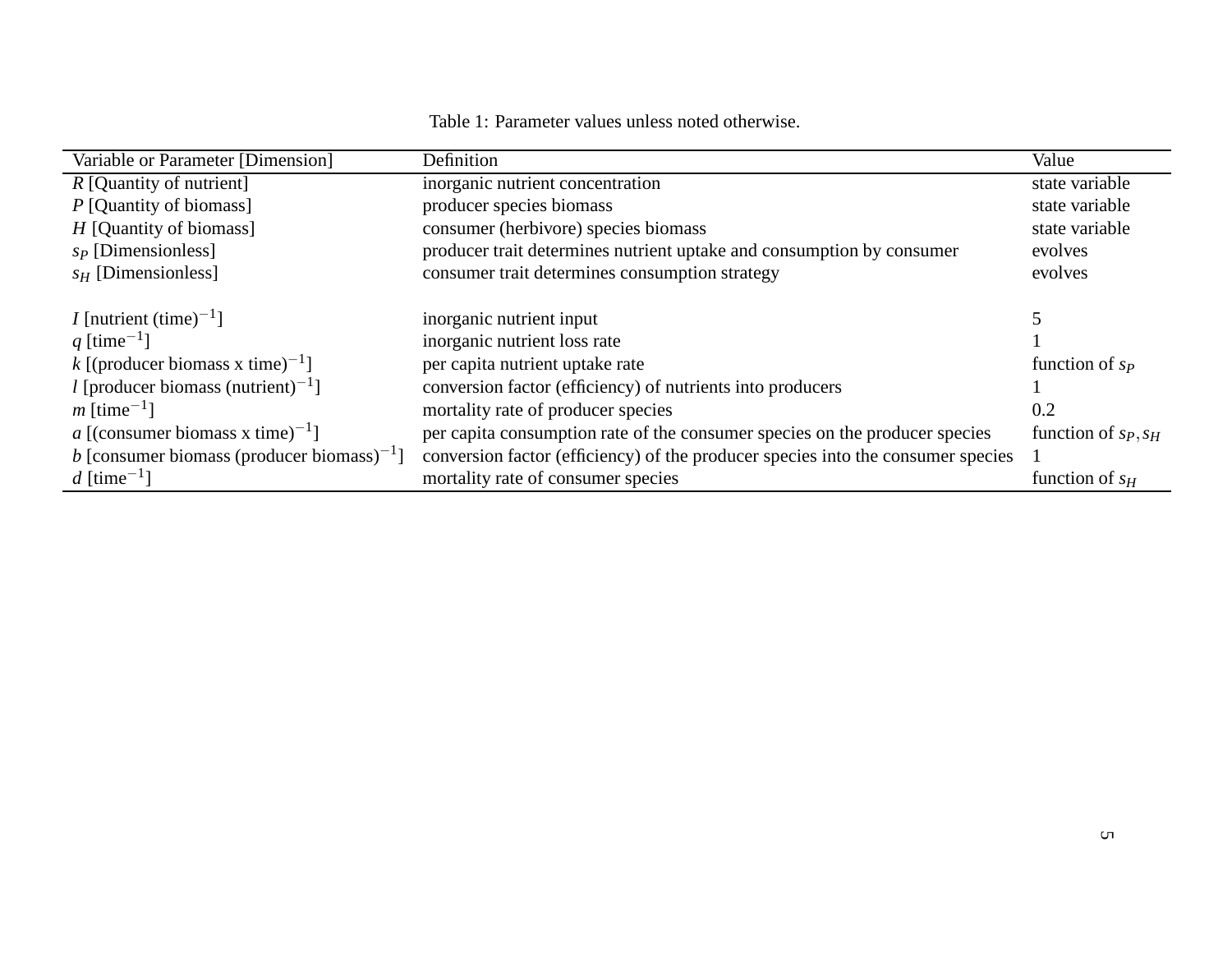To explore how traits and trade-offs influence ecological interactions, resource uptake, and grazing pressure, we incorporate several aggregate traits for species in the system that define strategies in resource consumption similar to [Loeuille et al \(2002](#page-19-11)). The producer species, *P*, has a trait *s<sup>P</sup>* that defines its strategy in nutrient uptake and susceptibility to grazing. The consumer species,  $H$ , has a trait  $s$ <sup>H</sup> that defines its strategy in grazing and mortality. Specifically, we let nutrient uptake (*k*) be a function of *s<sub>P</sub>*, so that  $k(sp) = \omega e^{-\gamma s_p}$ , see Figure [1.](#page-6-0) We let *a* be a function of *s<sub>P</sub>*, *s*<sub>*H*</sub> to define the grazing interaction so that  $a(s_P, s_H) = \frac{\alpha}{\beta + e^{\chi(s_P - s_H)}}$ , see Figure [1.](#page-6-0) Note that low values of *s<sup>P</sup>* have high nutrient uptake rates but are also grazed at the highest rate. This corresponds to the situation in which herbivores have a preference for more nutritious producers [\(Branco et al](#page-17-5), [2010](#page-17-5)). For the consumer species, we assume that mortality rate increases as a function of the trait *s<sup>H</sup>* that increases grazing rate  $(d(s_H) = d_H e^{gs_H})$ , inducing a tradeoff. This could occur if consumers experience greater metabolic losses or more intense predation as their own grazing rates increase [\(Loeuille et al](#page-19-11), [2002\)](#page-19-11).

<span id="page-6-0"></span>

Figure 1: Nutrient uptake rate [(producer biomass x time)<sup>-1</sup>] and grazing rate [(consumer biomass x time)−<sup>1</sup> ] parameters *k*(*sP*) and *a*(*sP*,*sH*) as a function of producer strategy, *sP*. Dashed line is a plot of  $k(sp)$  where  $\omega = 0.75$ . Solid lines are plots of  $a(sp, s_H)$  where  $\alpha = 1, \beta = 1, \chi = 5$ , for five different values of consumer strategy,  $s_H$  (range is -1.1 to 0.5, the line nearest  $a(s_P, s_H) = 0$  is for  $s_H = -1.1$ .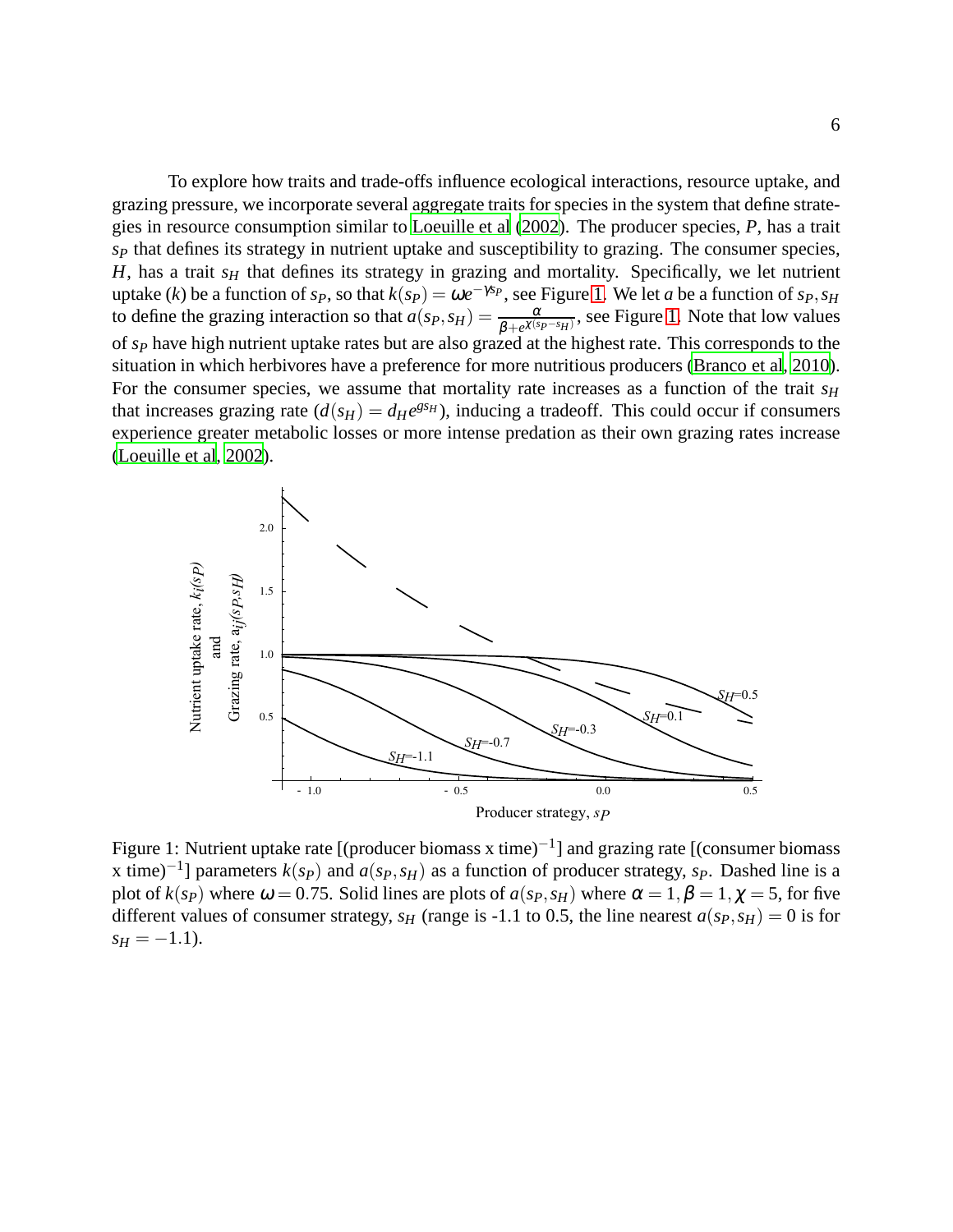### **2.2 Adaptive trait evolution**

To study how trait evolution influences whole ecosystem properties and ecological interactions, we borrow many of the tools of adaptive dynamics [\(Dieckmann and Law, 1996](#page-17-6); [Geritz et al](#page-18-11), [1998](#page-18-11)) to analyze trait evolution. We make the standard assumption, that mutations are rare and occur infrequently enough for populations to reach their ecological attractor before a new mutation occurs, therefore creating a separation of ecological and evolutionary time scales. Furthermore, we assume that mutations result in small magnitude changes in trait values, but that they correspond to discrete steps in phenotypic space. Typically, reproduction is assumed to be clonal [\(Geritz et al](#page-18-11), [1998\)](#page-18-11).

First, we consider phenotypic change due to evolution within the producer species. We define the fitness,  $W_{P_{inv}}$ , of an invading phenotype of the producer species with trait  $s_{P_{inv}}$ 

$$
W_{P_{inv}}(s_{P_{inv}}, s_P, s_H) = \frac{1}{P_{inv}} \frac{dP_{inv}}{dt} = (k(s_{P_{inv}})l\hat{R} - m - a(s_{P_{inv}}, s_H)\hat{H})
$$
(8)

Similarly, we define the fitness of an invading phenotype of the consumer species, *WHinv* with trait *sHinv*

$$
W_{H_{inv}}(s_{H_{inv}}, s_P, s_H) = \frac{1}{H_{inv}} \frac{dH_{inv}}{dt} = (-d(s_{H_{inv}}) + a(s_{P_{inv}}, s_H) b\hat{P})
$$
(9)

and evaluate both fitness equations with the equilibrium environment set by the resident species *P* and *H* (refer to the equilibrium above). Hereafter we use the following subscript notation to describe: the  $j = P$  producer species and  $j = H$  for the consumer species evolutionary equations involving derivatives of the fitness equations.

#### **2.2.1 Finding the singular strategies**

Our goal was to find the evolutionary endpoints for a given abiotic environment. More specifically, we wanted to determine the trait values species eventually evolve to on the fitness landscape. We can directly find these trait values by simultaneously setting the equations for the fitness gradients ( <sup>∂</sup>*Wj inv* <sup>∂</sup>*sj inv*  $\Big|_{s_{j_{inv}} \to s_j}$ for  $j = P$ , *H*) equal to zero and solving for the trait values. These are known as the singular strategies [\(Geritz et al](#page-18-11), [1998](#page-18-11)). The analytical expressions for singular strategies, while they exist, do not permit interpretation in general because the expression for the producer singular strategy is too complicated, hence we resorted to numerical methods in all producer cases. Specifically, in Mathematica, we computed derivatives analytically (using "D") and then parameterized the expressions and used numerical root finding techniques (using "FindRoot") to locate the singular strategies. For the consumer, we can obtain an analytical result by setting  $\frac{\partial W_{H_{inv}}}{\partial s_{H_{inv}}}$  $\Big|$ *sH<sub>inv</sub>* → *sH*  $= 0$ 

and solving for *s<sub>H</sub>*, which yields the consumer evolutionary isocline,  $s_H = s_P + \frac{\ln(\frac{\chi-g}{g})}{\chi}$  $rac{g}{\chi}$ .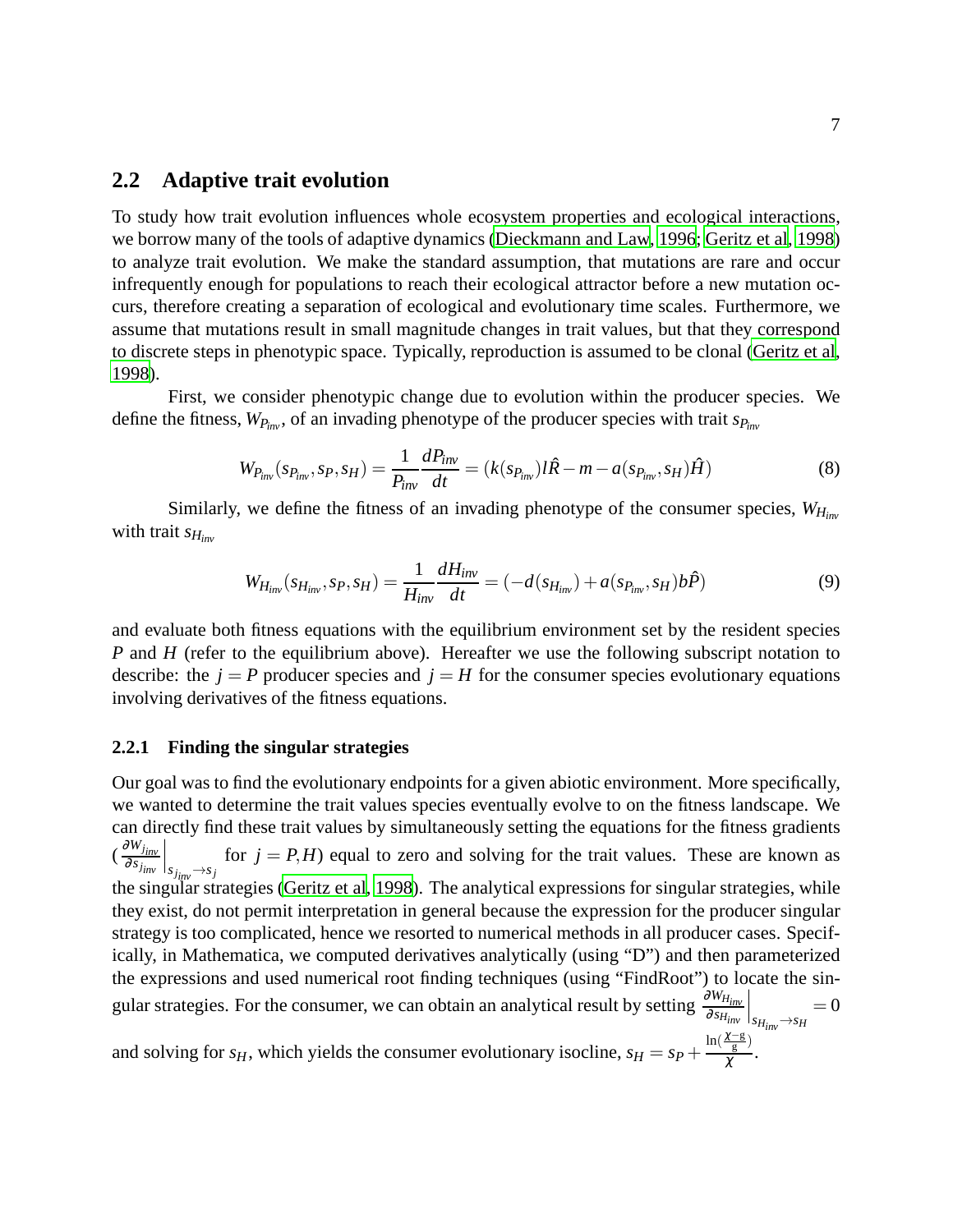To confirm the validity of our numerically determined singular strategies, we routinely performed evolutionary simulations. The goal of these simulations was two-fold: 1) to confirm the location of the singular strategy found numerically as described above, and 2) for coevolution, to confirm that runaway selection was the outcome (runaway selection is defined as ever increasing or decreasing trait values) when trait values were unconstrained. For the simulations, first we defined the dynamics of the traits (*s<sup>P</sup>* and *s<sup>H</sup>* of the producer and consumer respectively) evolving through mutation and selection as

<span id="page-8-0"></span>
$$
\frac{ds_j}{dt} = \mu \hat{N}_j \left. \frac{\partial W_{j_{inv}}}{\partial s_{j_{inv}}} \right|_{s_{j_{inv}} \to s_j} \qquad \text{for } j = P, H \tag{10}
$$

in which the mutation rate,  $\mu$ , dictates the pace of evolutionary change and  $\hat{N}_j$  is the equilibrium population size for  $j = P$ ,*H*. For each simulation, we numerically solved the five-dimensional system consisting of the three equations for the quantities of the resource, producer, and consumer (equations 1, 2, 3) and one equation for each of the trait values of the producers and consumers (equations [10\)](#page-8-0). Thus, all five state variables were allowed to change simultaneously. In the evolutionary simulations with Equations [10,](#page-8-0) we routinely tested multiple sets of initial conditions and allowed traits to evolve until no further change was observed. Coevolutionary cycles can occur if parameters are chosen to be within a limited range and rates of evolution between producers and consumers are disparate enough [\(Loeuille et al, 2002](#page-19-11)) . Our purpose here was not to detail all the qualitatively different evolutionary cases, as this has already been shown in [Loeuille et al](#page-19-11) [\(2002\)](#page-19-11), rather we sought to determine the evolutionary endpoints and their corresponding values of resilience and compare them to maximum resilience, thus we set  $\mu$  to be equal between the species.

#### **2.3 Classifying the singular strategies**

To classify the singular strategies, which we denote as  $s_j^*$ , we determined the signs of the following derivatives numerically (using the same parameters as simulations). We take the second derivative of the invader fitness equation with respect to the invader

<span id="page-8-1"></span>
$$
\left. \frac{\partial^2 W_{j_{inv}}}{\partial s_{j_{inv}}^2} \right|_{s_{j_{inv}} \to s_j \to s_j^*}
$$
 for  $j = P, H$  (11)

and find that Eqn  $11 < 0$  for  $j = P$  or *H*, therefore the singular strategy is an ESS for the producer or consumer species respectively. To further classify the ESS, we take the second derivative of the fitness equation with respect to the resident

<span id="page-8-2"></span>
$$
\left. \frac{\partial^2 W_{j_{inv}}}{\partial s_j^2} \right|_{s_{j_{inv}} \to s_j \to s_j^*}
$$
 for  $j = P, H$  (12)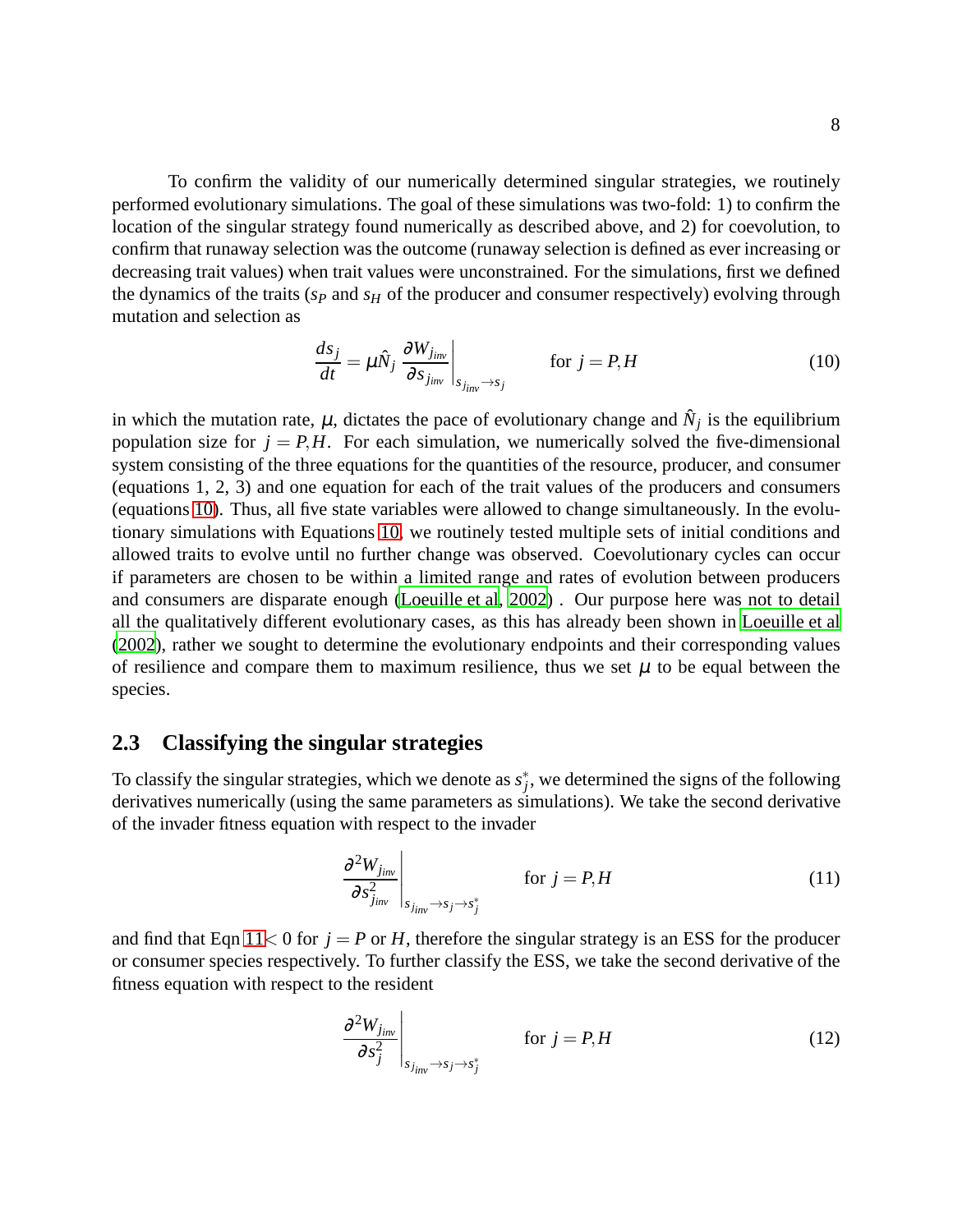to show that it is convergence stable (Eqn [12-](#page-8-2)Eqn [11](#page-8-1) > 0 for  $j = P$  or *H*) and therefore a continuously stable strategy, CSS (Geritz et al.1998) for the producer or consumer species respectively. These findings are consistent with the conclusions of [Loeuille et al](#page-19-11) [\(2002\)](#page-19-11); [Loeuille and Loreau](#page-18-9) [\(2004\)](#page-18-9) that for a set of parameters in similar models, there can exist an ESS that is convergence stable and it is this CSS on which we concentrate for the three different cases of evolution: producer evolution only, consumer evolution only, and coevolution.

#### **2.4 Does evolutionary stability match maximum resilience?**

For the model ecosystem considered here, the ecologically relevant equilibrium (both producers and consumers positive) is stable [\(Loeuille et al](#page-19-11), [2002\)](#page-19-11), and CSSs for evolving producers and consumers can also exist [\(Loeuille et al](#page-19-11), [2002\)](#page-19-11), but our interest was in determining how producer and consumer trait evolution influences resilience of the entire ecosystem. Although model equilibria are typically classified as stable or unstable in a binary sense [\(Allesina and Tang, 2012\)](#page-17-7), different parameter sets can result in quite different dynamical responses following a perturbation, namely the rate of return to equilibrium or resilience. We quantified relative stability of different stable equilibria using a resilience metric, which characterizes how fast a system returns to equilibrium [\(Pimm, 1984\)](#page-19-12). Return time is often approximated by the inverse of the absolute value of the real part of the eigenvalue (with the largest real part) because it is highly correlated with return time for an entire system [DeAngelis et al](#page-17-8) [\(1989\)](#page-17-8); [Cottingham and Carpenter \(1994](#page-17-9)). Return time depends on the type of perturbation so although they are qualitatively similar, measured return time can differ from the return time computed from the dominant eigenvalue.

We calculated the resilience of the ecosystem described by Eqns 1,2,3 as a function of both producer and consumer traits. We followed [DeAngelis \(1980](#page-17-10)) and defined resilience of the entire ecosystem (Eqns 1,2,3) as the absolute value of the real part of the eigenvalue with the largest real part of the Jacobian matrix for the system:

<span id="page-9-0"></span>Resilience = 
$$
-Max[Re(\lambda)]
$$
. (13)

We compared this measure of resilience to resilience measured as the inverse of return time following a perturbation and found general concordance. However, we only present results from resilience calculated from eigenvalues for greater tractability and to follow previous studies [\(Cropp and Gabric](#page-17-4), [2002;](#page-17-4) [Loeuille](#page-18-5), [2010\)](#page-18-5).

We were also interested in what properties of our model determined measured resilience [\(DeAngelis](#page-17-10), [1980](#page-17-10); [DeAngelis et al](#page-17-8), [1989;](#page-17-8) [Cropp and Gabric, 2002](#page-17-4)). Unfortunately, the analytical expressions for the eigenvalues are sufficiently complicated to prevent any inference about how parameters or combinations of parameter such as  $\Omega$  influence resilience from simple inspection. As a consequence, we numerically computed  $-Max[Re(\lambda)]$  over a range of parameters and trait values of  $s_p$  and  $s_f$  to quantify resilience. This allowed us to illustrate the exact influence of combinations of parameters such as  $\Omega$  on resilience. Overall, for results presented, we varied the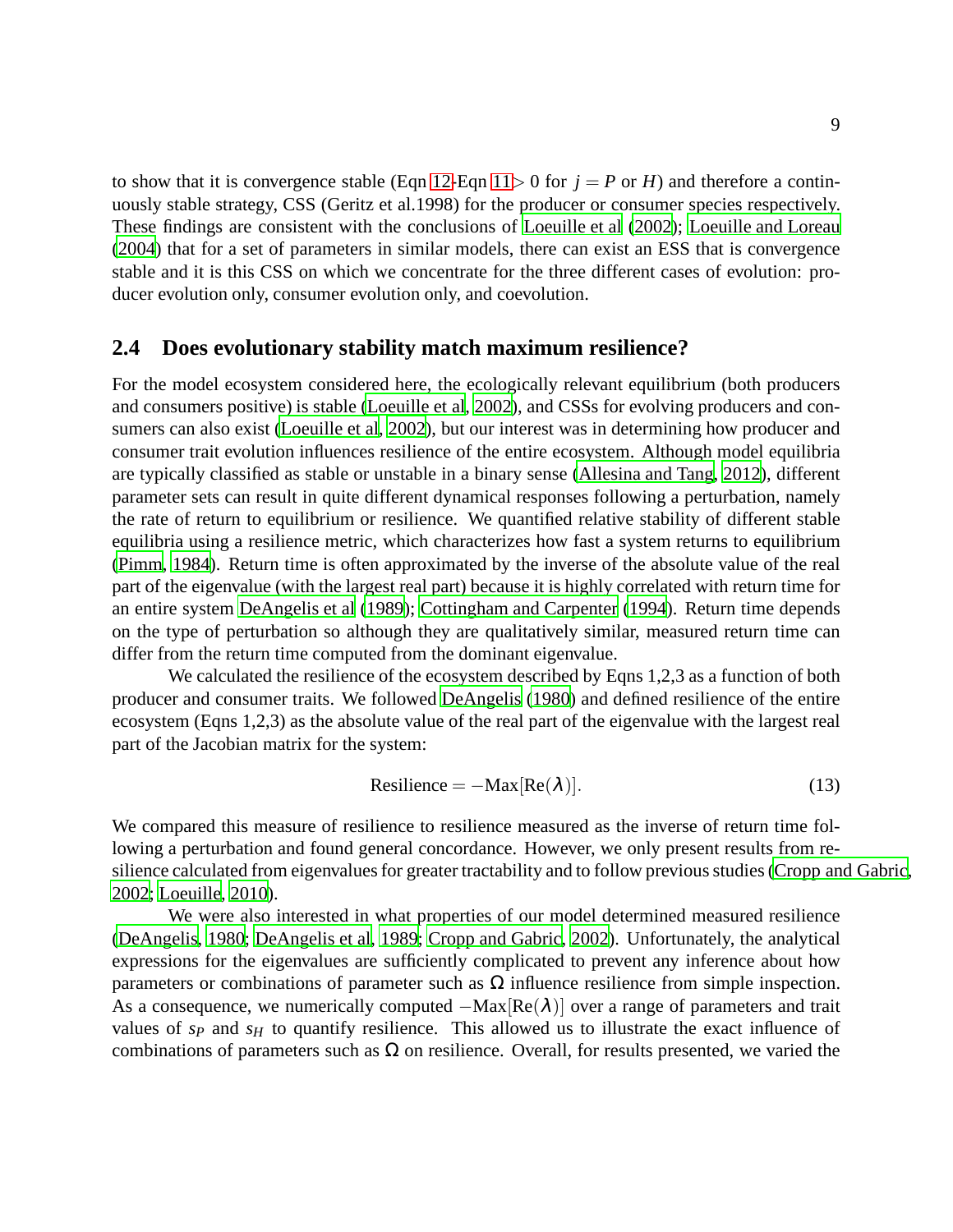following parameters (and their range): χ (1 - 13), γ (0.24 - 0.85), *g* (0.24 - 0.99), and *a*, *k*,*d* (0 - 1) .

## **3 Results**

## **3.1 Traits, ecological interactions, and resilience**

We predicted that the qualitative influence of traits on stability will be related to  $\Omega$ , because in all but one entry in the Jacobian for the system, *k*(*sP*) and *a*(*sP*,*sH*) appear as the ratio Ω, and *k*(*sP*) appears in only one entry without  $a(s_P, s_H)$ . Although *d* is a function of  $s_H$ , and thus evolution of *s<sub>H</sub>* may influence stability via Ψ, we expected  $\Omega$  to be more influential because of previous work [\(Cropp and Gabric, 2002](#page-17-4)) and because it is a function of two evolving traits (and thus a richer ratio than Ψ). In Figure [2,](#page-11-0) we see that  $\Omega$  indeed accounts for the majority of variation in resilience and that maximum resilience occurs at an intermediate value. The residual variation in Figure [2](#page-11-0) results from the non-uniqueness of Ω as a function of  $s_P$  and  $s_H$ . It is possible for the same Ω value to be reached with different combinations of *s<sup>P</sup>* and *sH*, but because Ψ is an independent function of *s<sub>H</sub>*, different *s<sub>P</sub>* values result in different levels of resilience even if Ω does not vary. This means that ecosystems (with relatively low per capita per exploiter loss rate ratios) with intermediate nutrient concentrations and consumer biomass, confer the greatest resilience for the ecosystem model studied here. Computing the resilience landscape as a function of traits subject to evolution (Figure [3\)](#page-12-0) sets the stage for determining whether trait evolution moves ecosystems toward regions of increased or decreased resilience.

## **3.2 Evolutionary outcomes on the resilience landscape**

In general, the particular outcome of evolution (runaway, node, or cycle) crucially depends on which traits are evolving (producer and consumer traits in isolation or both simultaneously) and how much the parameters defining ecological interactions and resilience (such as  $g, \chi, \gamma$ ) cause changing trait values [\(Loeuille et al](#page-19-11), [2002](#page-19-11)) to impact ecological and evolutionary dynamics. By directly placing evolutionary attractors (specific trait values) in the context of the resilience landscape, we were able to determine if traits associated with individual ecosystem components evolve to reinforce whole ecosystem stability. We see in Figure [3a](#page-12-0) that resilience exhibits a complex relationship with the producer strategy, *s<sup>P</sup>* and consumer strategy, *sH*. Of particular note, for a fixed *s<sup>H</sup>* strategy, resilience can be a multi-modal function of *sP*. This leads to multiple local peaks in resilience along a gradient of *sP*.

#### **3.2.1 Isolated evolution of ecosystem components**

For the model studied here, when only the producer trait is allowed to evolve, the CSS for the producer species in the *s<sup>P</sup>* - *s<sup>H</sup>* trait space traverses a region of low resilience. In fact, in Figure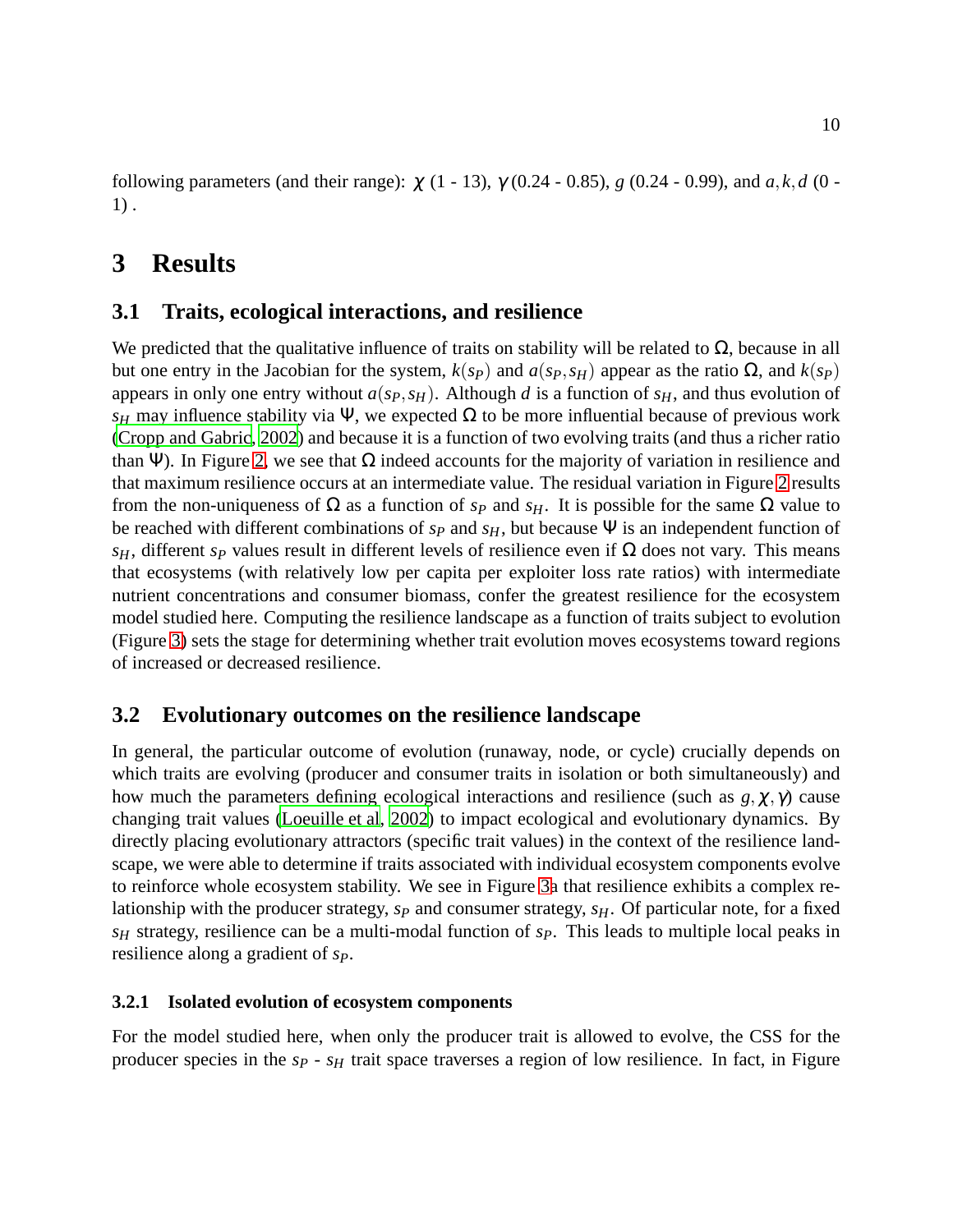<span id="page-11-0"></span>

 $\Omega = k/a$  [consumer biomass/producer biomass]

Figure 2: Resilience for the system as a function of  $Ω$ . We generated this figure by sampling with a regular grid a region of *sP*−*s<sup>H</sup>* parameter space that determine resilience, and plotting those values of resilience against the values of Ω for that grid in the region of*sP*−*s<sup>H</sup>* parameter space. Region of  $s_P - s_H$  parameter space is the same as Figure [3](#page-12-0) except only where *H* is positive. Sampled locations create n=699 points. Parameters are:  $\alpha = 1, \beta = 1, \chi = 5, g = 0.95, d_H = 0.05, \omega = 0.75, \gamma = 0.85$ .

[3a](#page-12-0), the producer CSS is in a region of parameter space that exhibits generally less than 25% of the potential maximum resilience. Furthermore, the CSS line is very close to the boundary of consumer extinction; the white region in Figure [3a](#page-12-0) is where consumers cannot exist in the system  $(\hat{H} =$  $\frac{I}{\frac{q}{\Omega}+\Psi} - \frac{m}{a} \leq 0$ . Thus, selection will move the system away from regions of highest resilience to the CSS. The discrepancy between evolved resilience and maximum resilience apparent in Figure [3a](#page-12-0) is representative of the parameter space we explored (see appendix). We compared this result across other parameter values as depicted in Appendix Figure [5](#page-22-0) to illustrate robustness of this result.

When only consumers evolve, the situation is similar to isolated producer evolution (Figure [3b](#page-12-0)), however, note that the consumer CSS isocline  $(s_H = s_P + \frac{\ln(\frac{\chi - g}{g})}{\gamma})$  $\frac{g}{\chi}$ ) traverses a small region of trait space exhibiting high resilience, roughly up to 80% of the maximum resilience in Figure [3b](#page-12-0). By varying  $g$  and  $\chi$ , which influence the steepness of producer and consumer trade-offs, it is possible for the CSS isocline to be closely aligned with the "left-hand thumb" region of high resilience (for example by increasing  $\chi$ ), but as the CSS approaches the region of increased resilience, the stability landscape changes, the region of high resilience shrinks, and the isocline never intersects with the trait combination yielding maximum resilience (see appendix).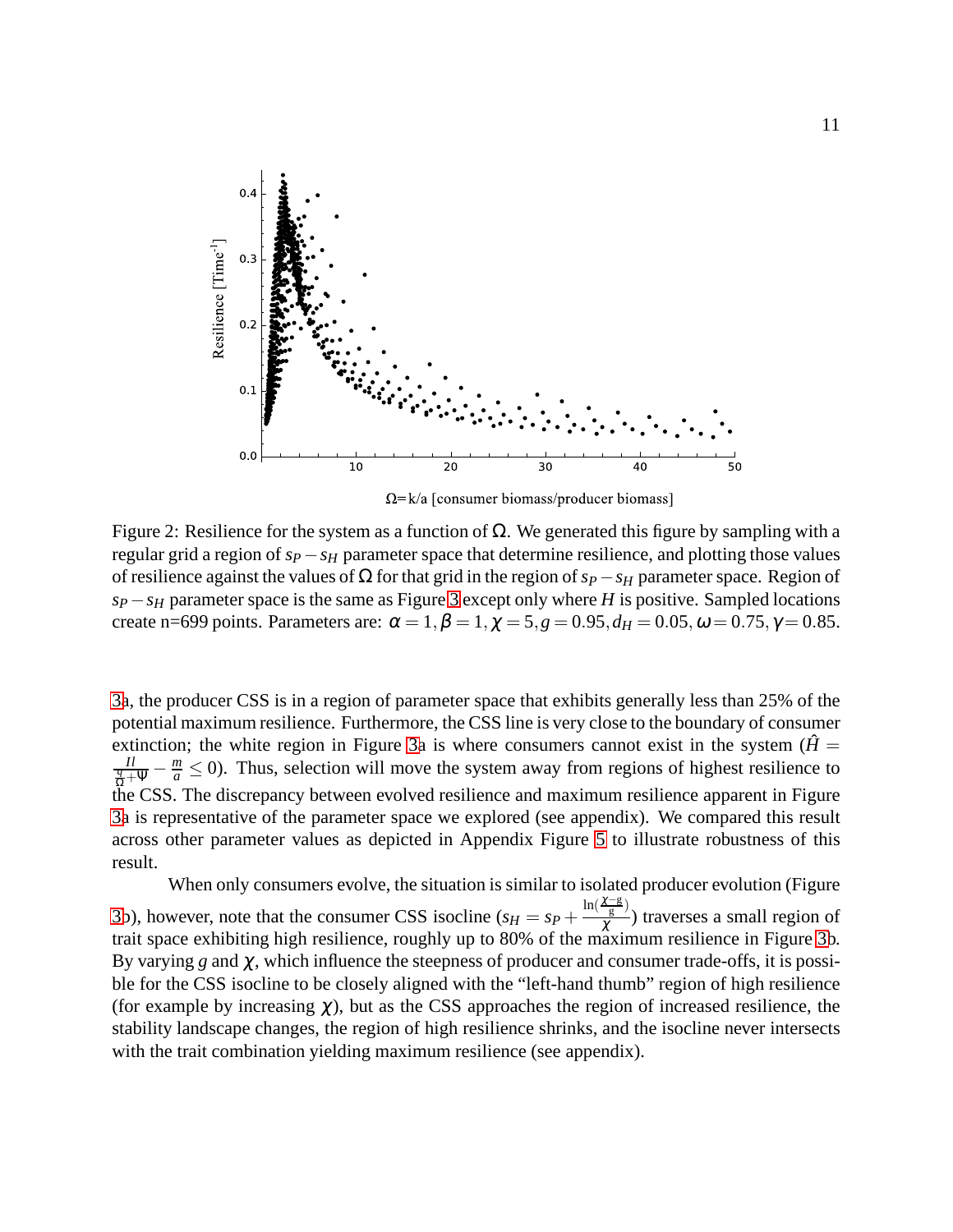<span id="page-12-0"></span>

Figure 3: Resilience as a function of producer strategy,*s<sup>P</sup>* and consumer strategy,*s<sup>H</sup>* for a) producer evolution only and b) consumer evolution only. Darker regions are higher levels of resilience. Resilience calculated according to equation [13.](#page-9-0) In a), the trait values that comprise the producer CSS are denoted by the small dashed line on the plot and in b), the trait values that comprise the consumer CSS are denoted by the large dashed line on the plot. The white region is a feasibility boundary where consumers cannot exist in the system  $(\hat{H} = \frac{I l}{\Omega + \Psi} - \frac{m}{a} \le 0)$ . Resilience values shown in legend for other shades of gray. Parameters are:  $\alpha = 1, \beta = 1, \chi = 5, g = 0.95, d_H =$  $0.05, \omega = 0.75, \gamma = 0.85.$ 

#### **3.2.2 Coevolution**

When both the producer species and the consumer species are allowed to simultaneously evolve, the possible evolutionary outcomes are increased to at least four cases, depending on the positions of the producer and consumer isoclines [\(Loeuille et al](#page-19-11), [2002\)](#page-19-11). A CSS for one or both species (joint CSS) is possible. However, for most parameters, the typical outcome is runaway selection [\(Loeuille et al](#page-19-11), [2002](#page-19-11)) which pushes both  $s_p$  and  $s_H$  to negative infinity since we do not artificially bound the trait values. Runaway selection does not yield ecosystems with high resilience. If the consumer isocline intersects the producer isocline left of its maximum (Figure [4a](#page-13-0)), the result is instability, but evolution can lead to stabilization if the mutation rate of the producer relative to the consumer is below a certain threshold [\(Loeuille et al, 2002\)](#page-19-11). However, this case is a CSS only for the consumer, not the producer. In fact, it is an evolutionary repeller for the producer. Regardless, the stable evolutionary endpoint is in a region of low resilience (Figure [4a](#page-13-0)), generally less than 25% of the potential maximum resilience.

If the consumer isocline intersects the producer isocline on the stable part, right of the max-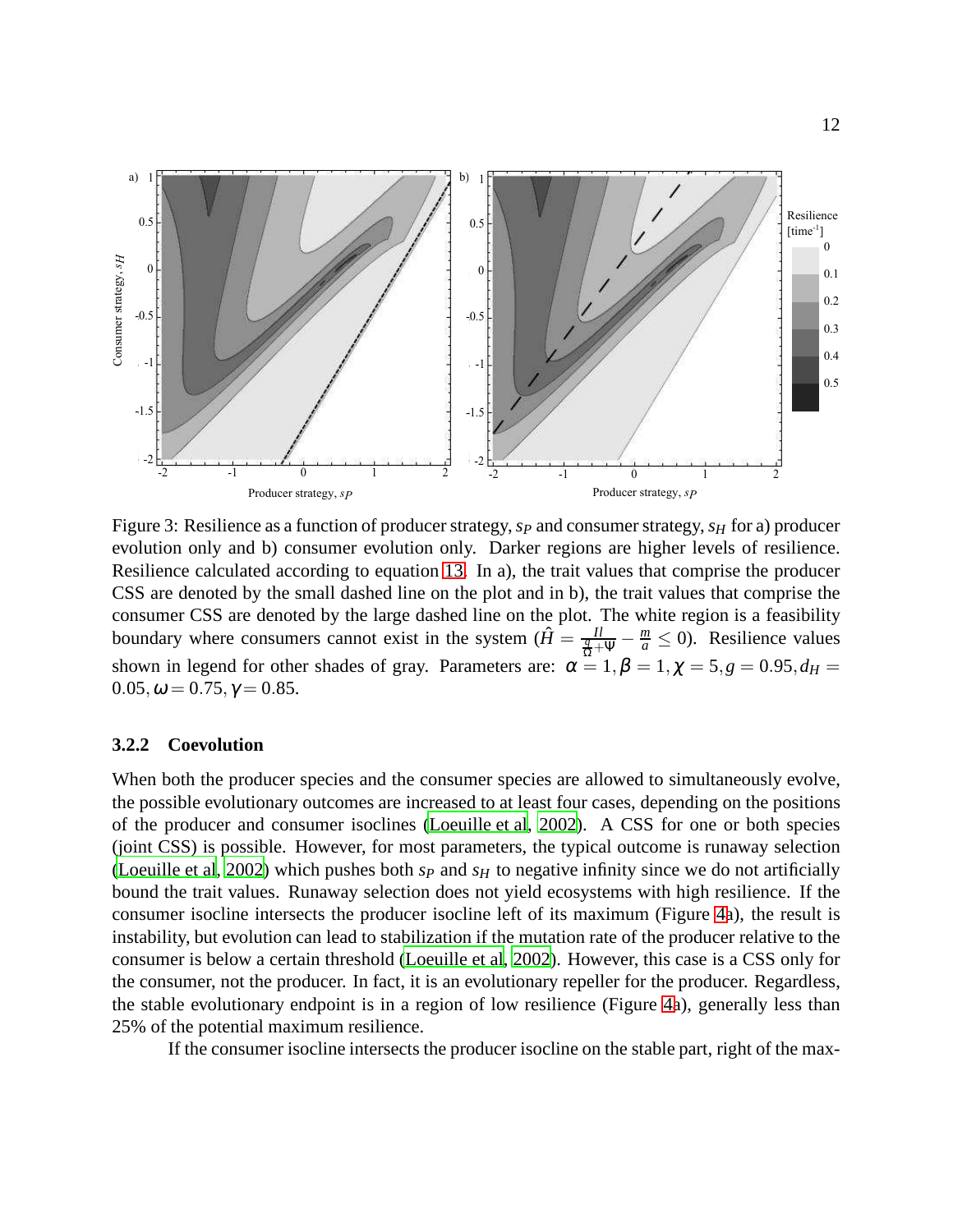<span id="page-13-0"></span>

Figure 4: Resilience as a function of producer strategy,  $s_p$  and consumer strategy,  $s_H$  for coevolution to a) consumer CSS and b) joint CSS. Darker regions are higher levels of resilience. However, for a), the upper left white region is for resilience  $> 0.6$ . Resilience calculated according to equation [13.](#page-9-0) The producer isocline is denoted by the small dashed line and the consumer isocline is denoted by the large dashed line on the plot. The trait values that comprise the one (a) or two (b) species CSS are denoted by the black dot on the plot. Resilience values shown in legend for other shades of gray. Parameters for a) are:  $\alpha = 1, \beta = 1, \chi = 5, g = 0.95, d_H = 0.05, \omega = 0.75, \gamma = 0.85$ . Parameters for b) are the same as a) except:  $\chi = 1$ .

imum, the result is a CSS for both species, but this joint CSS can be somewhat difficult to achieve because it requires the evolutionary stability of not just one but both species. Additionally, the region of parameter space that results in a joint CSS appears to be small relative to the large unstable areas that lead to runaway evolution. However, all of the joint CSSs we were able to generate always occurred in a region of low resilience; generally with less than 25% of the potential maximum resilience (Figure [4b](#page-13-0); see appendix for extended treatment). If the consumer and producer isoclines do not intersect, evolution proceeds via runaway selection along the consumer isocline and will drive traits  $(s_P, s_H)$  to a minimum boundary if one is specified. Finally, if the consumer isocline does not exist, evolution is sensitive to initial conditions and producer and consumer trait values either diverge toward infinity (or a specified bound) or proceed along the stable (right) part of the producer isocline where an ESS can exist for the producer but there is still runaway selection on *s<sup>H</sup>* for decreasing values [\(Loeuille et al](#page-19-11), [2002](#page-19-11)).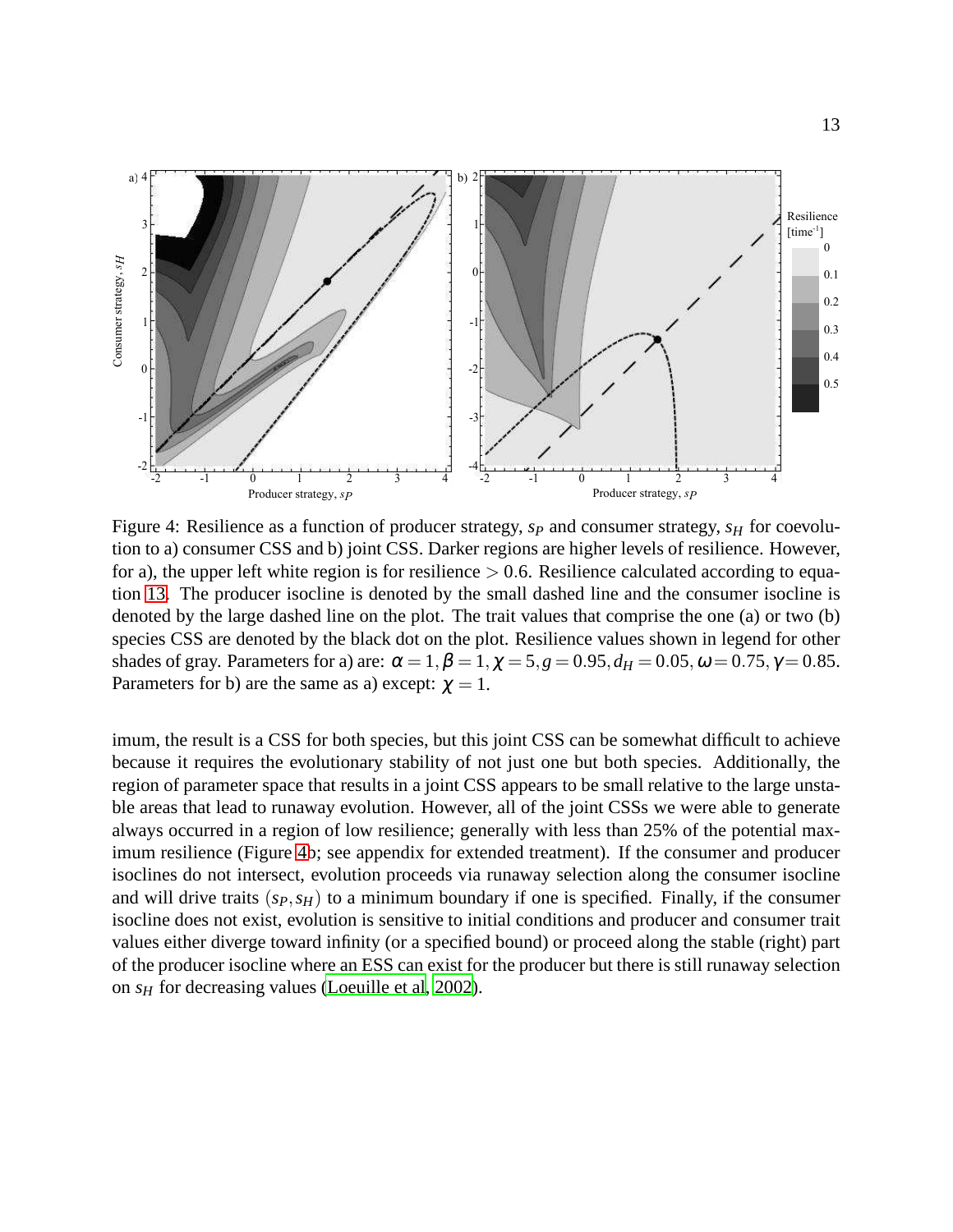## **4 Discussion**

We have shown that an inherent conflict often exists between whole ecosystem resilience and component-wise evolutionary stability for a generic and widely used ecological model. In particular, this is an example in which evolutionary stability at the producer and consumer levels results in low resilience of the whole ecosystem. When a producer trait that dictates nutrient uptake and influences grazing rate is allowed to evolve in a nutrient-producer-consumer ecosystem model, the trait value associated with the producer CSS does not confer the greatest resilience of the entire ecosystem. Similarly, the evolution of a consumer trait does not confer the greatest resilience and it appears that coevolution of both producers and consumers typically does not lead to high-levels of resilience. Using a similar model to the one analyzed here, [Loeuille et al \(2002](#page-19-11)) showed that trait evolution can induce dynamic instability (a transition from a stable node to a limit cycle), but we have gone further by establishing that it is often impossible to simultaneously maximize evolutionary stability and ecosystem resilience. Together with the work of [Wilson et al \(1996](#page-20-6)), [Loeuille](#page-18-5) [\(2010\)](#page-18-5), and [Loreau \(2010\)](#page-19-6), our results underscore the fact that evolution of species-level traits lead to less than maximally stable ecosystems. This fact may force us to reevaluate our notions about ecosystem structure, in particular how it may emerge and be maintained.

Species-level trait evolution not only influences stability properties of entire ecosystems, but also material flux and the distribution of biomass. For example, in the case of producer evolution only, the producer CSS does not maximize resource uptake, but rather strikes a balance between acquiring resources and avoiding predation, a commonly hypothesized trade-off (e.g. [Armstrong \(1979](#page-17-11)); [Grover \(1994](#page-18-12)); [Leibold \(1996](#page-18-13))), that has been experimentally verified more recently [\(Yoshida et al, 2004\)](#page-20-9). In fact, the producer CSS in Figure [3](#page-12-0) is linearly related to consumer strategy across a gradient in consumer strategy, *sH*. A linear relationship between the producer strategy and the consumer strategy across a gradient in consumer strategy also appears for different values of the parameter  $\chi$ , which, controls the strength of the grazing interaction function  $a(s_P, s_H)$ . As the consumer trait value increases, so should the producer trait to maintain evolutionary stability (Figure [3a](#page-12-0)). In this way, the producer maintains a low level of consumption from the consumer across changes in the consumer strategy (Appendix Figure [8\)](#page-26-0).

We also found that the resilience of the ecosystem at the CSS is very low relative to the maximum resilience that could be achieved in general. For example, in the case of producer evolution only, there is a large quantitative difference between trait values associated with the producer CSS versus those associated with maximum resilience everywhere along a gradient of the con-sumer trait (Figure [3a](#page-12-0)). The associated return time of the producer CSS is on the order of 20 units of time (e.g. days) compared to a return time of two units of time for the region of maximum resilience. We found a similarly large difference between maximum resilience and resilience at the coevolutionary CSS. In addition, maximum resilience does not always change smoothly with changes in trait values. Maximum resilience and the producer trait (*sP*) associated with maximum resilience change abruptly in some regions of trait space due to the two high resilience veins in Figure [3a](#page-12-0). Thus, at a specific value of the consumer trait  $(s_H)$ , two different  $s_P$  values have the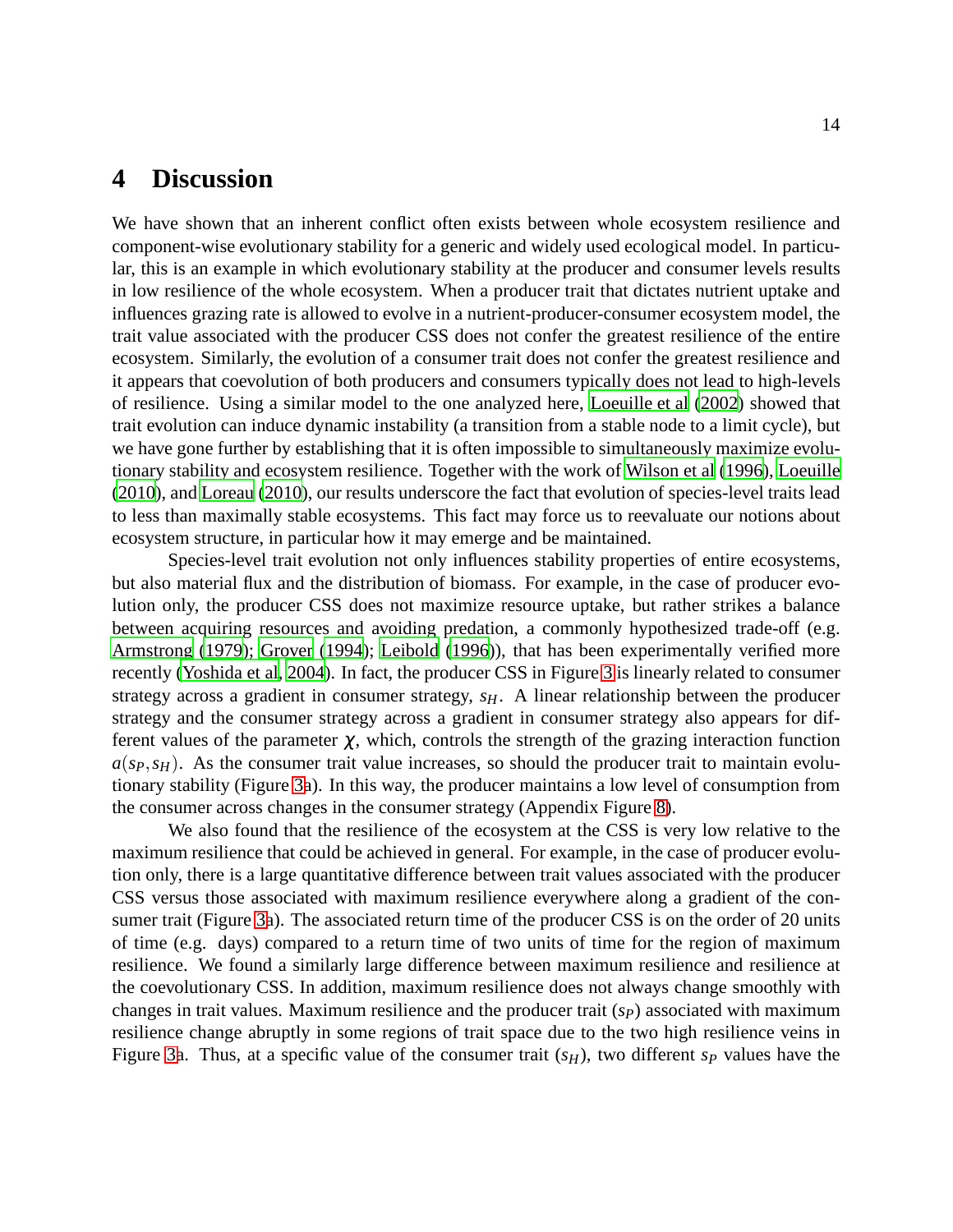same maximum resilience. Hence, if one seeks to maximize resilience, very small differences in trait values can make the maximum attainable value change abruptly and to maintain maximum resilience, the "lagging" trait would have to change significantly. These multimodal peaks in resilience create the potential for nonlinear responses of an evolving ecosystem, the end result of which may only be a local maximum.

We used a previously employed tradeoff in our work (similar to [Loeuille et al](#page-19-11) [\(2002\)](#page-19-11); [Branco et al](#page-17-5) [\(2010\)](#page-17-5)), and our choice of the tradeoff shape may influence our results concerning stability. Although we have not proved that maximum resilience and a CSS cannot coincide, we observed no correspondence between evolutionary stable outcomes and resilience over a wide range of parameters for the different tradeoff functions employed here (see Appendix Figures [5,](#page-22-0) [6,](#page-23-0) [7,](#page-24-0) [9](#page-27-0) and [10\)](#page-28-0). In general, with isolated producer evolution, the nature of the tradeoffs considered will place the producer CSS in a region of low resilience. However, other outcomes are possible for isolated consumer evolution and coevolution. In these cases, the shape of the tradeoff curve may permit the CSS to occur in a region of higher resilience by changing the location of the CSS and the resilience landscape. We see this with varying  $\gamma$  (compare Figure [9](#page-27-0) with Figure [10\)](#page-28-0). With our tradeoffs and by comparing the geometry of potentially different tradeoffs in our model [\(de Mazancourt and Dieckmann, 2004\)](#page-19-13), we still only found CSSs, evolutionary repellers, and runaway selection, and therefore branching points are extremely unlikely, similar to the findings of [Branco et al](#page-17-5) [\(2010\)](#page-17-5).

We were interested in characterizing how different combinations of resource acquisition quantitatively determine whole ecosystem resilience, and in particular, how resilience is related to  $Ω$ . Other studies have attempted to link aggregate ecosystem measures, individual traits, and resilience and have found some interrelationships. [Cropp and Gabric \(2002](#page-17-4)) examined the five physiological parameters in their model food chain and used a genetic algorithm to find the maximum resilience as a function of those parameters. They conclude that resilience is very strongly positively related to (producer max growth rate)/(grazing rate). Although their model is different than ours, including their Type II producer-nutrient response, our  $k(sp)$  is essentially the same as their producer max growth rate. Contrary to their findings, we observed a unimodal relationship of resilience with  $\Omega = k(sp)/a(sp, s_H)$  (Figure [2\)](#page-11-0).

Here, we have focused on one aspect of ecosystem stability, resilience, but other aspects of stability can and should be addressed in an evolutionary context in the future. Resistance [\(Pimm](#page-19-12), [1984\)](#page-19-12) can play a more significant role in overall stability than resilience in model ecosystems [\(Vallina and Le Quere, 2011](#page-20-3)), future studies should consider the combined role of resistance and resilience in determining stability and the consequences of evolution since data suggest they are independent of one another [\(Steiner et al 2006,](#page-19-14) Mellard unpublished results). In future studies, resistance should be calculated from a perturbation to individual system components so that it is a measure of whole system response to a component-level perturbation. In addition, expanding the scope to include initially unstable systems, or those that cycle [\(Cortez and Ellner](#page-17-12), [2010\)](#page-17-12) will enable a deeper understanding of the influence of evolution on the persistence of a population or ecosystem [\(Allesina and Tang, 2012\)](#page-17-7). Methods exist for characterizing stability in nonequilbrium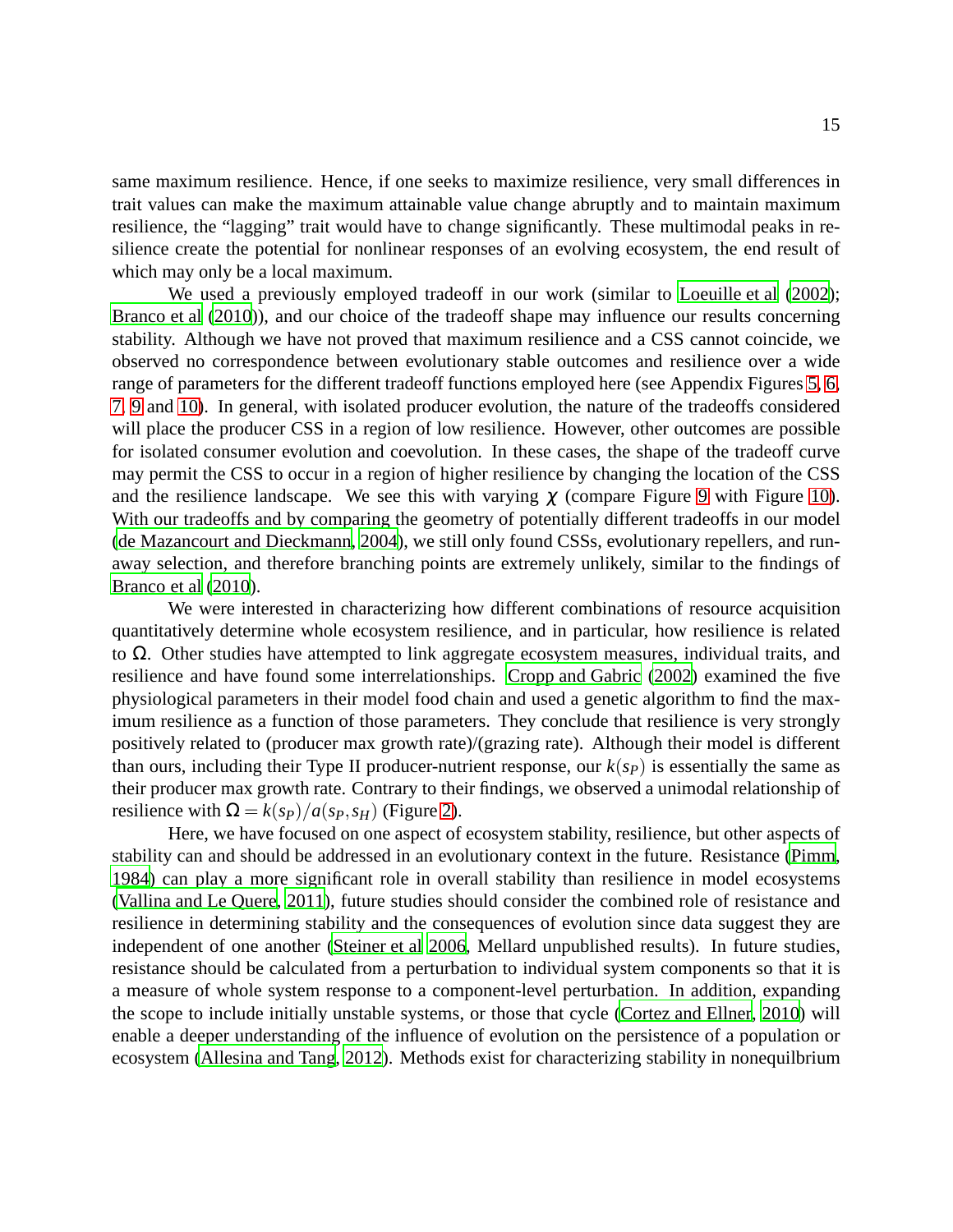environments [\(Neubert and Caswell](#page-19-15), [1997](#page-19-15); [Vallina and Le Quere, 2011](#page-20-3)), and focus on the same basic idea of characterizing a recovery following a perturbation.

Future studies should also explicitly study the diversity in or simultaneous evolution of traits associated with different trophic levels [\(Ellner and Becks, 2011\)](#page-17-13) to fully understand the consequences of evolution for whole ecosystem resilience. Future studies should also explicitly consider the degree to which phenotypic change matters [\(Ellner et al](#page-18-14), [2011\)](#page-18-14). For example, behavioral responses may differ from species replacement, which may differ from evolution in how they affect whole-ecosystem properties and their responses to perturbations. Expanding the focus to stability of the evolutionary equilibrium of different ecosystem models with richer dynamics [\(Abrams and Matsuda](#page-17-14), [1996](#page-17-14)) could lead to a better understanding of the multiple layers of stability that affect whole ecosystem stability on different time scales and organizational levels.

In closing, we reiterate that an essential tension can arise between evolutionary and ecological dynamics. Using conventional ecological selection pressures at the population level, our results show that ecosystems tend to evolve to regions in trait space with relatively low overall resilience. The ecosystem model we studied here apparently cannot simultaneously maximize dynamical and evolutionary stability, as selection for each leads to very different trait values. However, it remains to be seen if the discrepancy between traits values that confer maximum resilience and trait values corresponding to CSSs is a general feature of ecological systems. Regardless, the fact that evolutionary stability and dynamical stability can be at odds has important implications for how we view and manage ecosystem structure. Our results suggest that managing for biomass or production of individual species or ecosystem components may place the whole ecosystem at an increased risk of collapse.

## **5 Acknowledgements**

The authors would like to acknowledge several anonymous reviewers for providing helpful comments that led to improvements of the manuscript. The Centre for Biodiversity Theory and Modelling is supported by the TULIP Laboratory of Excellence (ANR-10-LABX-41).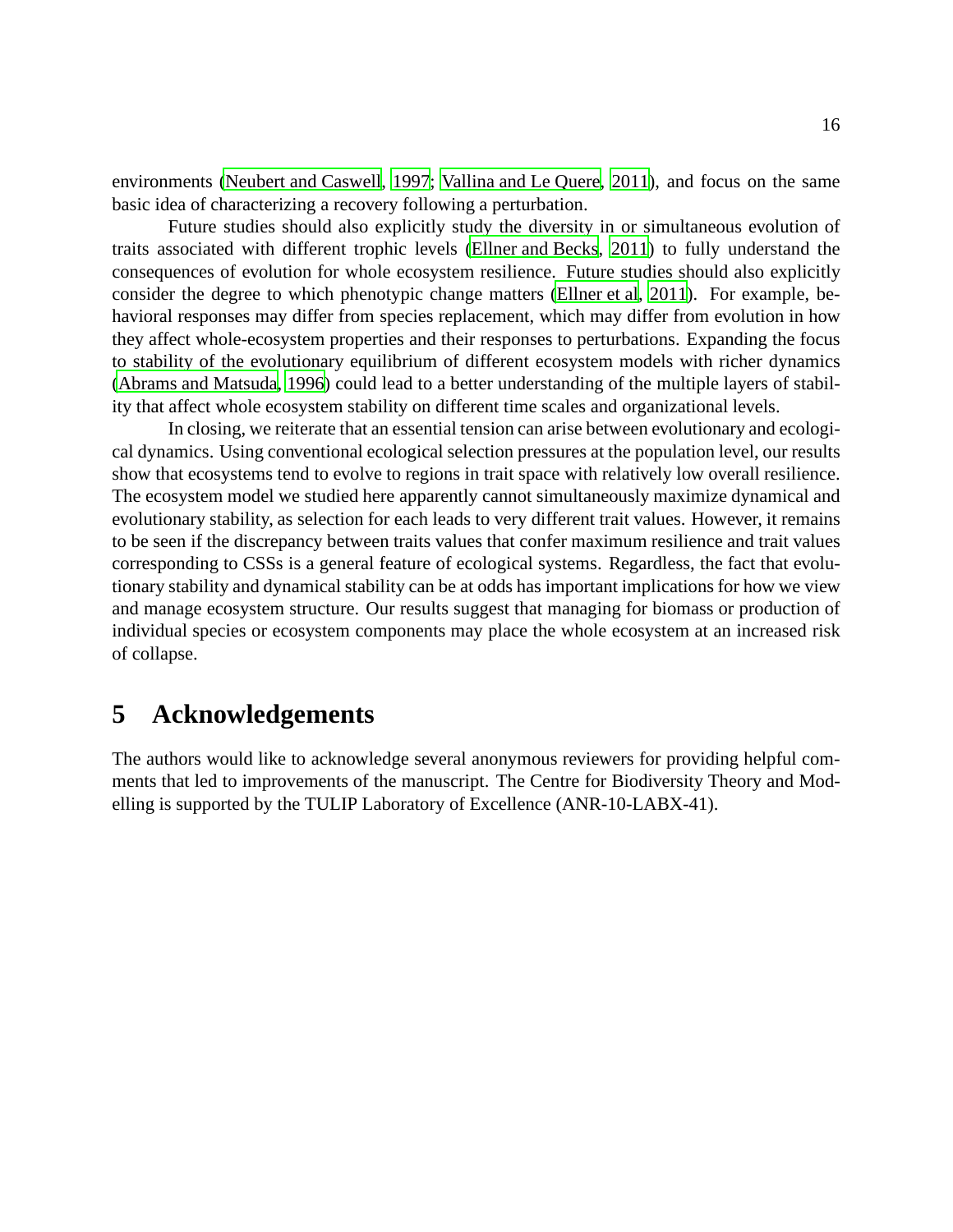## **References**

- <span id="page-17-14"></span>Abrams PA, Matsuda H (1996) Fitness minimization and dynamic instability as a consequence of predator-prey coevolution. Evolutionary Ecology 10:167–186
- <span id="page-17-0"></span>Allen TFH, Hoekstra T (1992) Toward a unified ecology. Columbia University Press
- <span id="page-17-7"></span>Allesina S, Tang S (2012) Stability criteria for complex ecosystems. Nature 483(7388):205–208
- <span id="page-17-11"></span>Armstrong RA (1979) Prey species replacement along a gradient of nutrient enrichment: a graphical approach. Ecology 60(1):76–84
- <span id="page-17-1"></span>Bassar RD, Marshall MC, López-Sepulcre A, Zandonà E, Auer SK, Travis J, Pringle CM, Flecker AS, Thomas SA, Fraser DF, Reznick DN (2010) Local adaptation in trinidadian guppies alters ecosystem processes. Proceedings of the National Academy of Sciences 107(8):3616–3621
- <span id="page-17-5"></span>Branco P, Stomp M, Egas M, Huisman J (2010) Evolution of nutrient uptake reveals a tradeoff in the ecological stoichiometry of plant herbivore interactions. The American Naturalist 176(6):pp. E162–E176
- <span id="page-17-12"></span>Cortez MH, Ellner SP (2010) Understanding rapid evolution in predator-prey interactions using the theory of fast-slow dynamical systems. The American Naturalist 176(5):E109–E127
- <span id="page-17-9"></span>Cottingham KL, Carpenter SR (1994) Predictive indexes of ecosystem resilience in models of north temperate lakes. Ecology 75(7):2127–2138
- <span id="page-17-4"></span>Cropp R, Gabric A (2002) Ecosystem adaptation: Do ecosystems maximize resilience? Ecology 83(7):2019–2026
- <span id="page-17-10"></span>DeAngelis DL (1980) Energy-flow, nutrient cycling, and ecosystem resilience. Ecology 61(4):764– 771
- <span id="page-17-8"></span>DeAngelis DL, Bartell SM, Brenkert AL (1989) Effects of nutrient recycling and food-chain length on resilience. American Naturalist 134(5):778–805
- <span id="page-17-6"></span>Dieckmann U, Law R (1996) The dynamical theory of coevolution: a derivation from stochastic ecological processes. Journal of Mathematical Biology 34:579–612
- <span id="page-17-3"></span>Doebeli M (2011) Adaptive diversification. Princeton University Press
- <span id="page-17-2"></span>Doebeli M, Koella J (1995) Evolution of simple population dynamics. Proceedings of the Royal Society: Biological Sciences 260(1358):119–125
- <span id="page-17-13"></span>Ellner S, Becks L (2011) Rapid prey evolution and the dynamics of two-predator food webs. Theoretical Ecology 4:133–152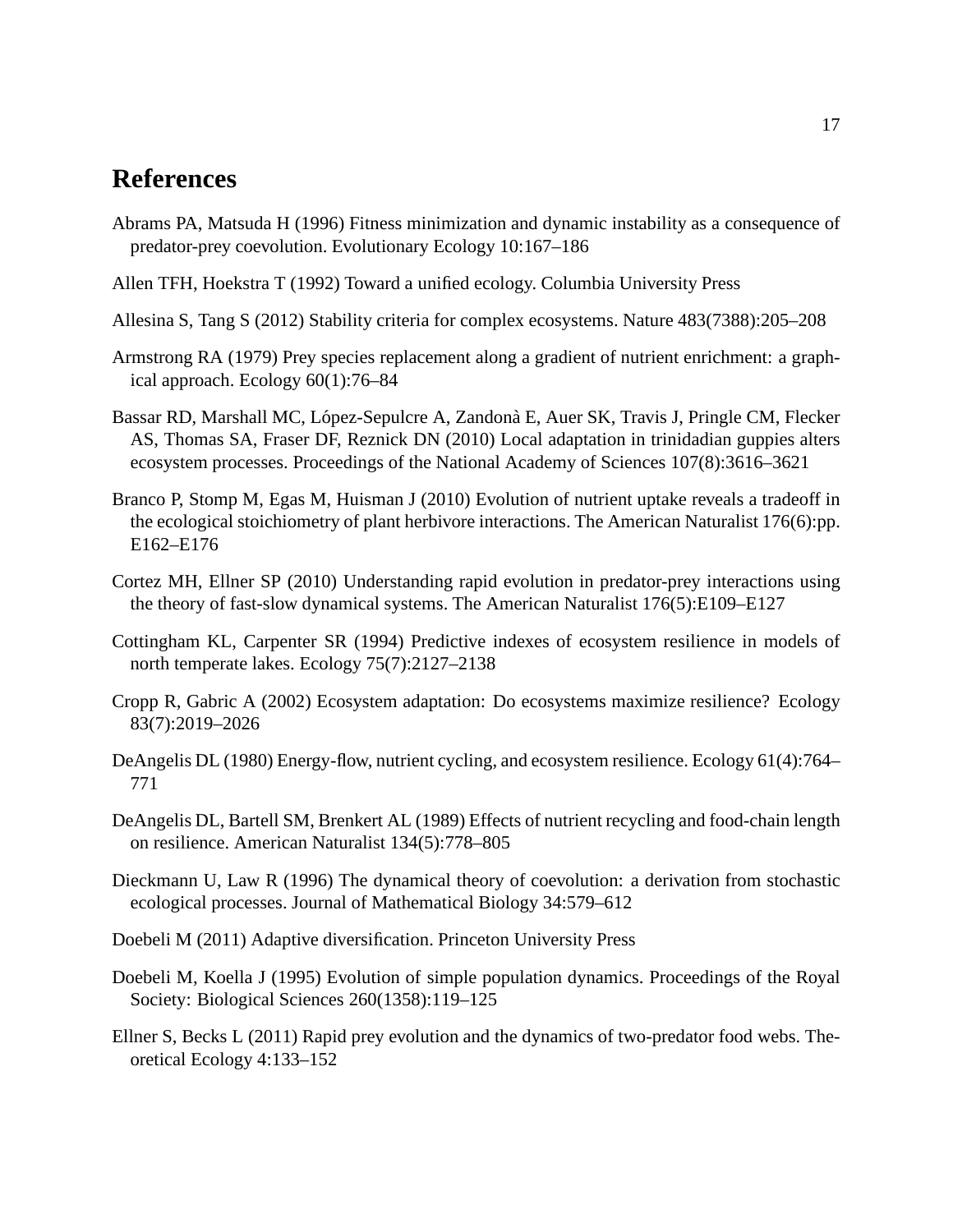- <span id="page-18-14"></span>Ellner SP, Geber MA, Hairston NG Jr (2011) Does rapid evolution matter? measuring the rate of contemporary evolution and its impacts on ecological dynamics. Ecology Letters 14(6):603–614
- <span id="page-18-2"></span>Estes J, Tinker M, Williams T, Doak D (1998) Killer whale predation on sea otters linking oceanic and nearshore ecosystems. Science 282(5388):473–476
- <span id="page-18-3"></span>Ferrière R, Gatto M (1993) Chaotic population dynamics can result from natural selection. Proceedings of the Royal Society: Biological Sciences 251(1330):33–38
- <span id="page-18-11"></span>Geritz S, Kisdi E, Meszena G, Metz J (1998) Evolutionarily singular strategies and the adaptive growth and branching of the evolutionary tree. Evolutionary Ecology 12(1):35–57
- <span id="page-18-12"></span>Grover J (1994) Assembly rules for communities of nutrient-limited plants and specialist herbivores. American Naturalist 143(2):258–282
- <span id="page-18-0"></span>Harmon L, Matthews B, Des Roches S, Chase JM, Shurin J, Schluter D (2009) Evolutionary diversification in stickleback affects ecosystem functioning. Nature 458:1167–1170
- <span id="page-18-1"></span>Hastings KMA, Huxel GR (1998) Weak interactions and the balance of nature. Nature 395:794– 798
- <span id="page-18-4"></span>Hochberg M, Holt R (1995) Refuge evolution and the population dynamics of coupled hostparasitoid associations. Evolutionary Ecology 9:633–661
- <span id="page-18-8"></span>Holt RD (1977) Predation, apparent competition, and the structure of prey communities. Theoretical Population Biology 12(2):197–229
- <span id="page-18-10"></span>Hulot FD, Loreau M (2006) Nutrient-limited food webs with up to three trophic levels: Feasibility, stability, assembly rules, and effects of nutrient enrichment. Theoretical Population Biology 69(1):48–66
- <span id="page-18-7"></span>Jorgenson SE (ed) (2000) Thermodynamics and ecological modeling. CRC Press, Boca Raton, FL
- <span id="page-18-6"></span>Lawlor LR, Smith JM (1976) The coevolution and stability of competing species. American Naturalist 110(971):79–99
- <span id="page-18-13"></span>Leibold MA (1996) A graphical model of keystone predators in food webs: trophic regulation of abundance, incidence, and diversity patterns in communities. American Naturalist 147(5):784– 812
- <span id="page-18-5"></span>Loeuille N (2010) Influence of evolution on the stability of ecological communities. Ecology Letters 13:1536–1545
- <span id="page-18-9"></span>Loeuille N, Loreau M (2004) Nutrient enrichment and food chains: can evolution buffer top-down control? Theoretical Population Biology 65(3):285–298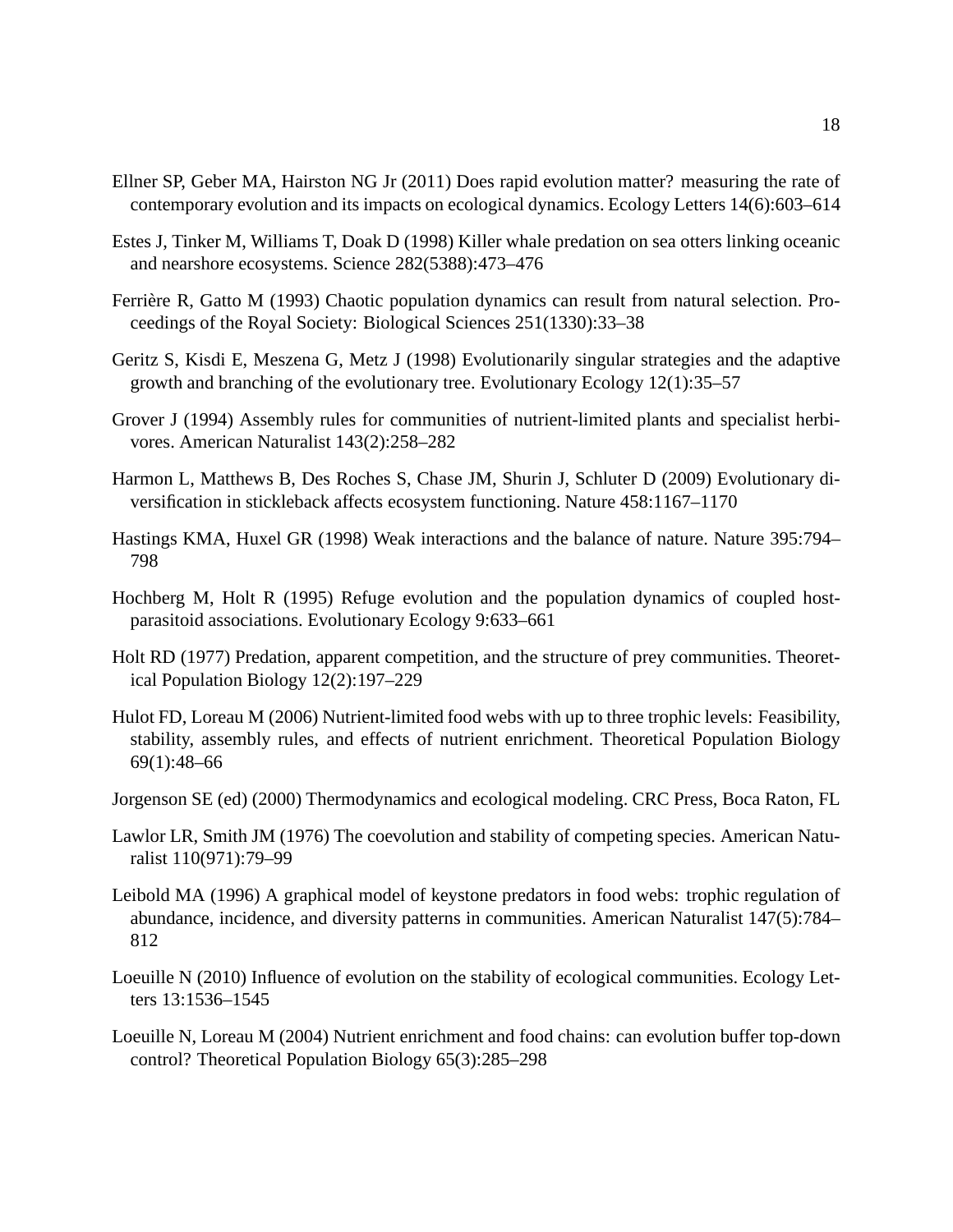- <span id="page-19-11"></span>Loeuille N, Loreau M, Ferriere R (2002) Consequences of plant-herbivore coevolution on the dynamics and functioning of ecosystems. Journal of Theoretical Biology 217(3):369–381
- <span id="page-19-3"></span>Loreau M (1998) Biodiversity and ecosystem functioning: A mechanistic model. Proceedings Of The National Academy Of Sciences Of The United States Of America 95:5632–5636
- <span id="page-19-6"></span>Loreau M (2010) From populations to ecosystems. Monographs in population biology, Princeton University Press, Princeton NJ
- <span id="page-19-5"></span>Marrow P, Dieckmann U, Law R (1996) Evolutionary dynamics of predator-prey systems: an ecological perspective. Journal of Mathematical Biology 34:556–578
- <span id="page-19-2"></span>May RM (1973) Stability and complexity in model ecosystems. Princeton University Press
- <span id="page-19-13"></span>de Mazancourt C, Dieckmann U (2004) Trade-off geometries and freqency dependent selection. American Naturalist 164(6):765–778
- <span id="page-19-4"></span>Miner B, De Meester L, Pfrender M, Lampert W, Hairston NG Jr (2012) Linking genes to communities and ecosystems: Daphnia as an ecogenomic model. Proceedings of the Royal Society B, Biological Sciences 279(1735):1873–1882
- <span id="page-19-9"></span>Müller F, Hoffmann-Kroll R, Wiggering H (2000) Indicating ecosystem integrity - from ecosystem theories to eco targets, models, indicators and variables. Ecological Modelling 130:13–23
- <span id="page-19-15"></span>Neubert MG, Caswell H (1997) Alternatives to resilience for measuring the responses of ecological systems to perturbations. Ecology 78(3):653–665
- <span id="page-19-0"></span>Odum EP (1969) Strategy of ecosystem development. Science 164(3877):262–&
- <span id="page-19-10"></span>Pattee HH (1972) The Relevance of General Systems Theory, Braziller, New York, chap The Evolution of Self-Simplifying Systems, pp 33–41
- <span id="page-19-12"></span>Pimm SL (1984) The complexity and stability of ecosystems. Nature 307(5949):321–326
- <span id="page-19-7"></span>Rosenzweig M (1971) Paradox of enrichment - destabilization of exploitation ecosystems in ecological time. Science 171(3969):385–&
- <span id="page-19-8"></span>Schneider ED, Kay JJ (1994) Life as a manifestation of the second law of thermodynamics. Mathematical and Computer Modelling 19(6-8):25–48
- <span id="page-19-1"></span>Schoener T (2011) The newest synthesis: understanding the interplay of evolutionary and ecological dynamics. Science 331(6016):426–429
- <span id="page-19-14"></span>Steiner CF, Long ZT, Krumins JA, Morin PJ (2006) Population and community resilience in multitrophic communities. Ecology 87(4):996–1007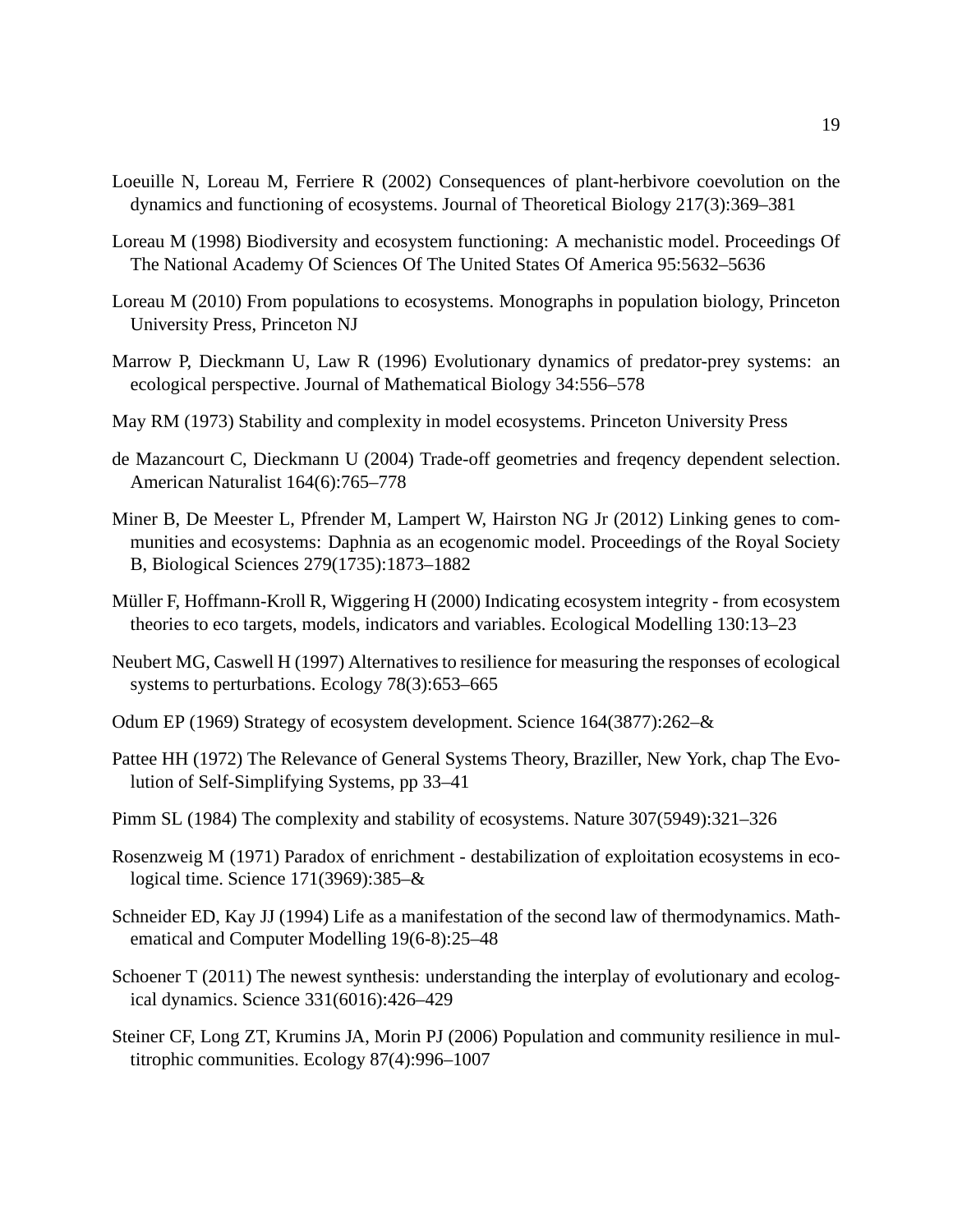- <span id="page-20-2"></span>Thèbault E, Loreau M (2005) Trophic interactions and the relationship between species diversity and ecosystem stability. American Naturalist 166(4):E95–E114
- <span id="page-20-0"></span>Tilman D, Reich PB, Knops J, Wedin D, Mielke T, Lehman C (2001) Diversity and productivity in a long-term grassland experiment. Science 294:843–845
- <span id="page-20-8"></span>Ulanowicz R (1997) Ecology, the ascendent perspective. Columbia University Press, New York
- <span id="page-20-5"></span>Valdovinos FS, Ramos-Jiliberto R, Garay-Narvaez L, Urbani P, Dunne JA (2010) Consequences of adaptive behaviour for the structure and dynamics of food webs. Ecology Letters 13(12):1546– 1559, DOI {10.1111/j.1461-0248.2010.01535.x}
- <span id="page-20-3"></span>Vallina SM, Le Quere C (2011) Stability of complex food webs: Resilience, resistance and the average interaction strength. Journal of Theoretical Biology 272(1):160–173, DOI {10.1016/j. jtbi.2010.11.043}
- <span id="page-20-1"></span>Vitousek P, Cassman K, Cleveland C, Crews T, Field CB, Grimm N, Howarth R, Marino R, Martinelli L, Rastetter E, Sprent J (2002) Towards an ecological understanding of biological nitrogen fixation. Biogeochemistry 57/58:1–45
- <span id="page-20-4"></span>Walsh JJ (1981) A carbon budget for overfishing off peru. Nature 290:300–304
- <span id="page-20-7"></span>Webb C (2003) A complete classification of darwinian extinction in ecological interactions. American Naturalist 161:181–U1
- <span id="page-20-6"></span>Wilson HB, Hassell MP, Godfray HCJ (1996) Host-parasitoid food webs: Dynamics, persistence, and invasion. American Naturalist 148(5):787–806
- <span id="page-20-9"></span>Yoshida T, Hairston NG Jr, Ellner SP (2004) Evolutionary trade-off between defence against grazing and competitive ability in a simple unicellular alga, *chlorella vulgaris*. Proceedings of the Royal Society of London Series B-Biological Sciences 271:1947–1953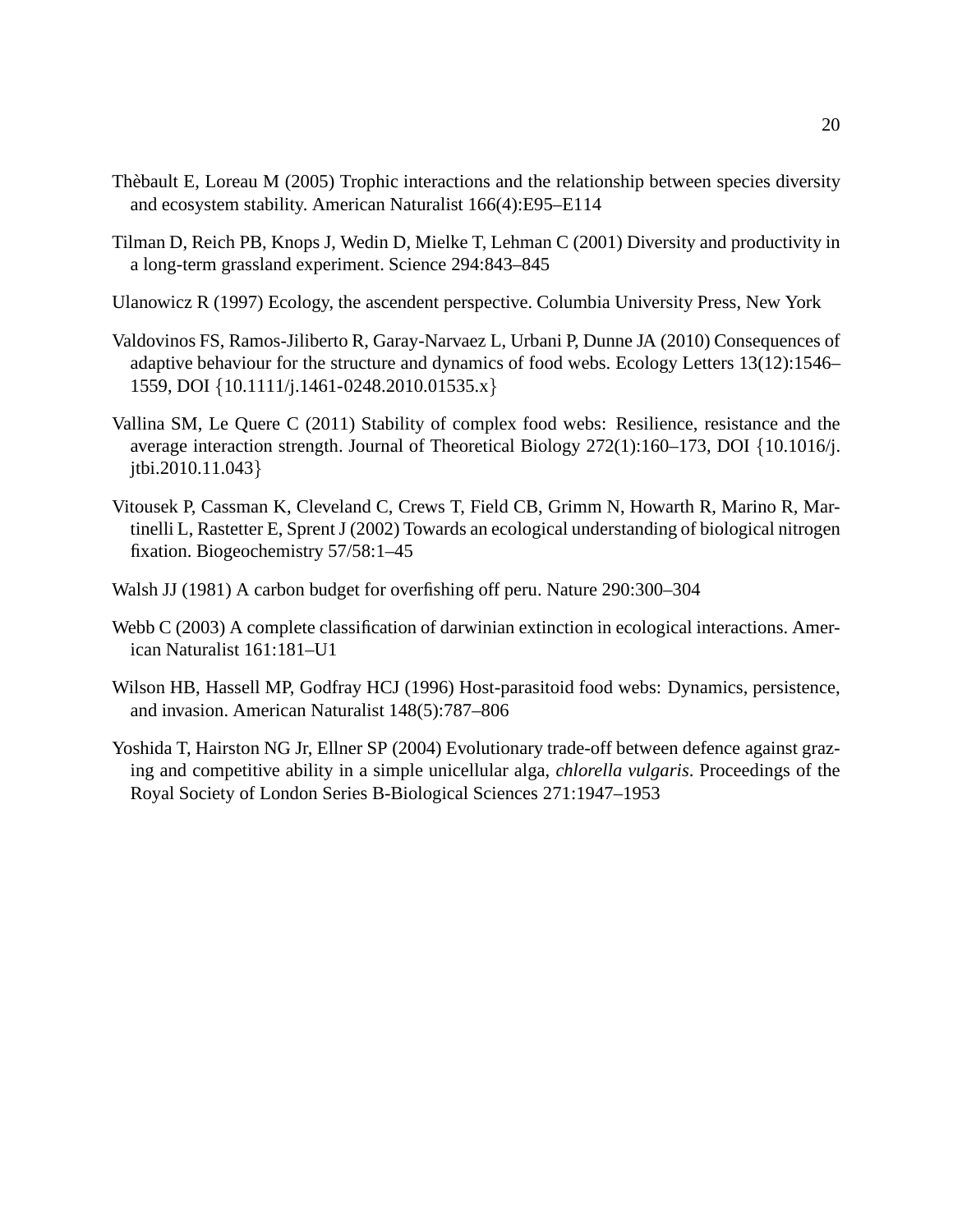## **6 Appendix**

## **6.1 Stability of ecological equilibrium**

We classify the stability of the interior equilibrium. The elements of the Jacobian matrix at equilibrium [\(2.1\)](#page-3-0) form the characteristic equation

$$
a_3\lambda^3 + a_2\lambda^2 + a_1\lambda + a_0 = 0.
$$
 (14)

In order to be a stable equilibrium, the coefficients must satisfy the following Routh-Hurwitz cri-teria [\(May](#page-19-2), [1973\)](#page-19-2):  $a_n > 0$  and  $a_2a_1 > a_3a_0$ . It is easy to show that  $a_3 > 0$  and  $a_2 > 0$ . For the other coefficients,  $a_1 > 0$  if  $\frac{I\Omega(kl+b)}{q+\Omega\Psi} > mb$  and  $a_0 > 0$  if  $I\Omega > m(q+\Omega\Psi)$ . The second Routh-Hurwitz criterion,  $a_2a_1 > a_3a_0$ , can be simplified to  $kl > 0$ , which is always true since both of these parameters are always  $(+)$ .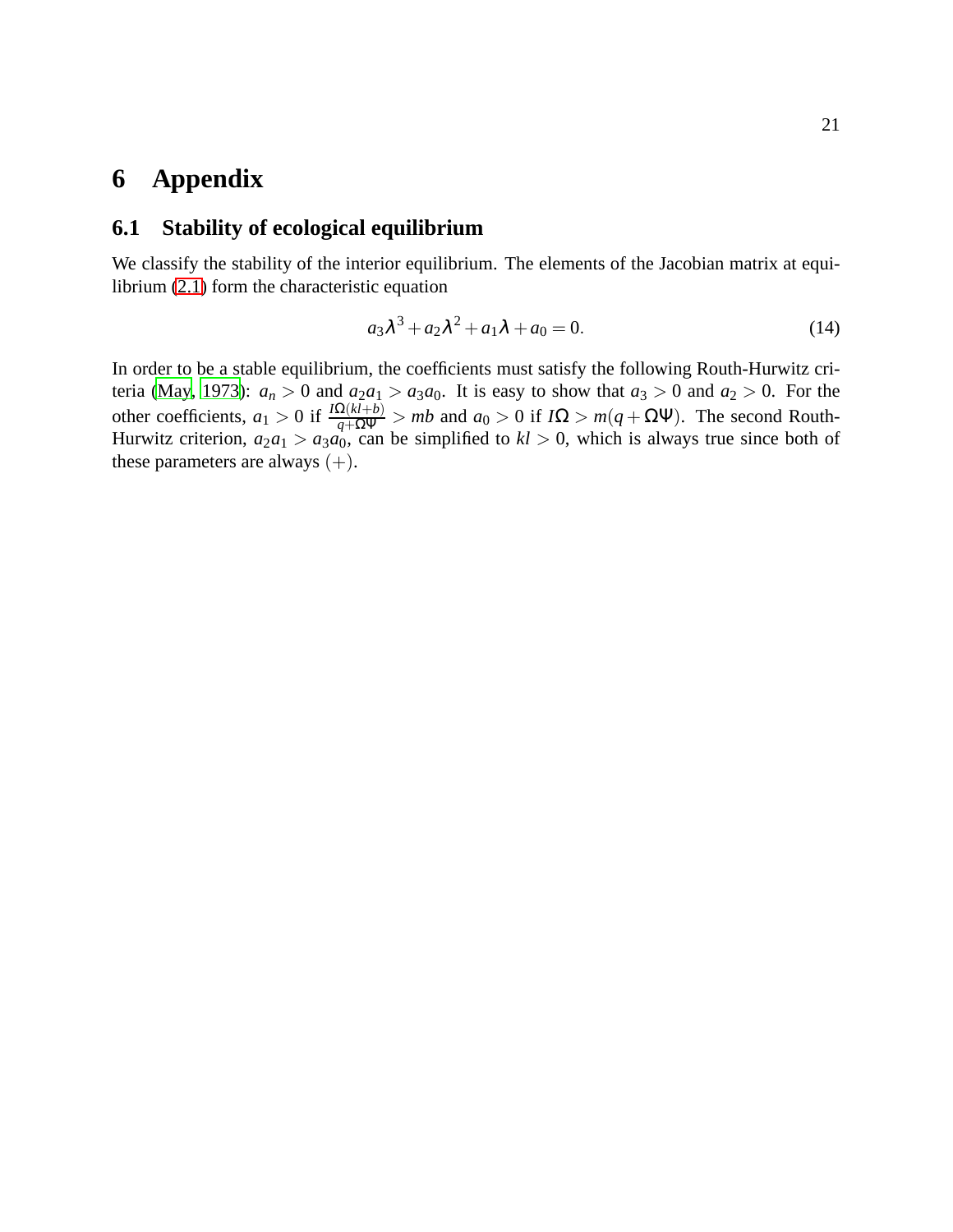

### <span id="page-22-0"></span>**6.2 Influence of other parameters**

Figure 5: Contour plot of resilience as a function of two traits producer strategy, *s<sup>P</sup>* and consumer strategy, *s<sub>H</sub>* arrayed across several other parameters, in this case a parameter describing the steepness of the species interaction function to the traits,  $\chi$  on the vertical axis, and a parameter describing the steepness of the producer nutrient uptake rate to its trait,  $\gamma$  on the horizontal axis. Darker regions are higher levels of resilience with the exception that the white region in the interior of the top left plot is for higher values of resilience than the top value. The lower right hand corner white region is a feasibility boundary where consumers cannot exist in the system  $(\hat{H} = \frac{Il}{\frac{q}{\Omega} + \Psi} - \frac{m}{a} \le 0)$ . Resilience calculated according to equation [13.](#page-9-0) In this scenario, we assume producer evolution only and the trait values that comprise the producer CSS are denoted by the small dashed line on the plot. Parameters are:  $\alpha = 1, \beta = 1, d_H = 0.05, \omega = 0.75, g = 0.95$ . The parameter  $\gamma$  ranges from 0.24 to 0.74 in units of .5 and the parameter  $\chi$  ranges from 3-5 in units of 2.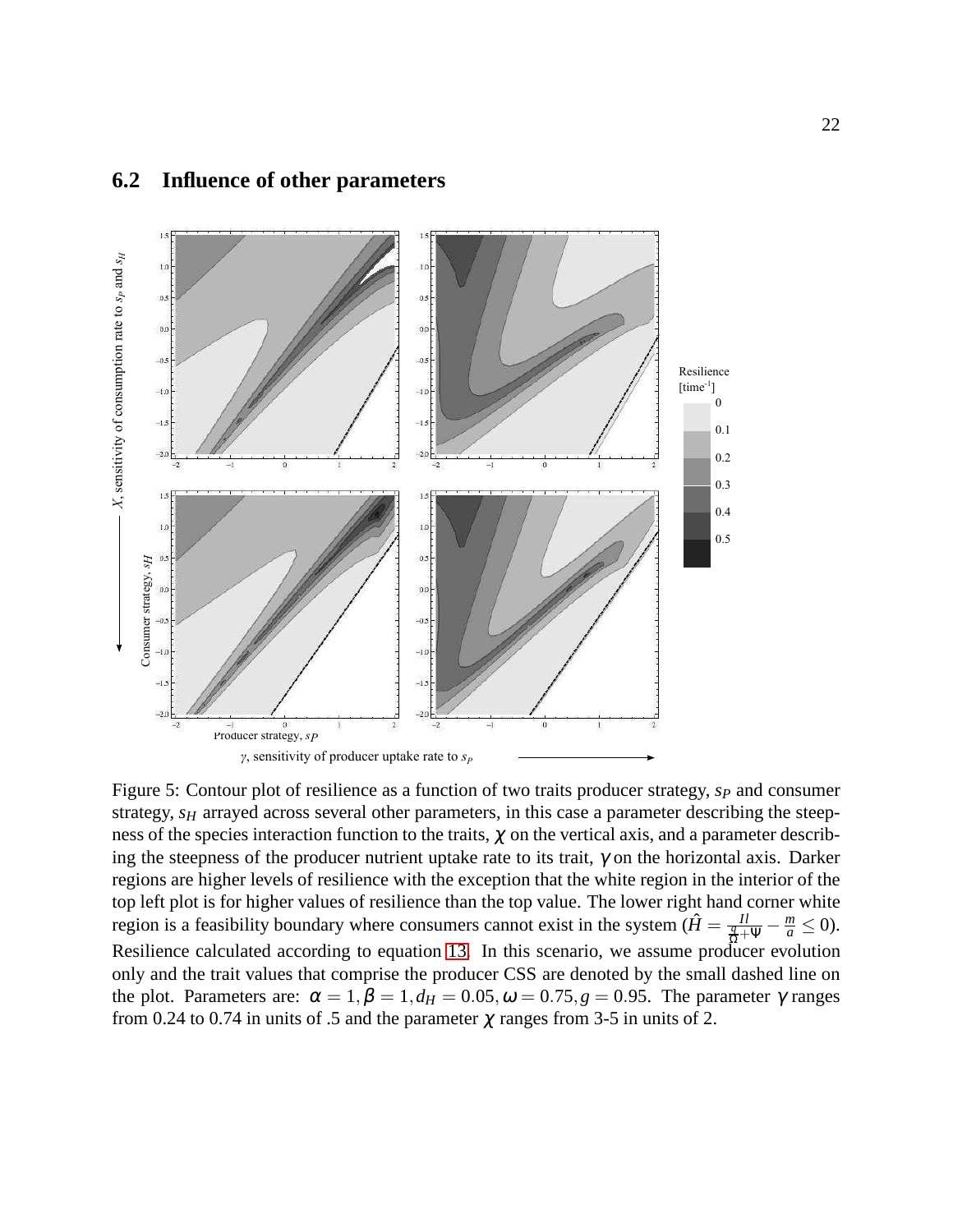<span id="page-23-0"></span>

Figure 6: Contour plot of resilience as a function of two traits producer strategy, *s<sup>P</sup>* and consumer strategy,  $s_H$  arrayed across several other parameters, in this case a parameter describing the steepness of the species interaction function to the traits,  $\chi$  on the vertical axis, and a parameter describing the steepness of the consumer mortality rate to its trait *g* on the horizontal axis. Darker regions are higher levels of resilience with the exception that the white region in the upper left of the plots is for higher values of resilience than the top value. The lower right hand corner white region is a feasibility boundary where consumers cannot exist in the system  $(\hat{H} = \frac{I l}{\frac{q}{\Omega} + \Psi} - \frac{m}{a} \le 0)$ . Resilience calculated according to equation [13.](#page-9-0) In this scenario, we assume consumer evolution only and the trait values that comprise the consumer CSS are denoted by the large dashed line on the plot. Parameters are:  $\alpha = 1, \beta = 1, d_H = 0.05, \omega = 0.75, \gamma = 0.85$ . The parameter *g* ranges from 0.24 to 0.99 in units of .25 and the parameter  $\chi$  ranges from 1-13 in units of 4.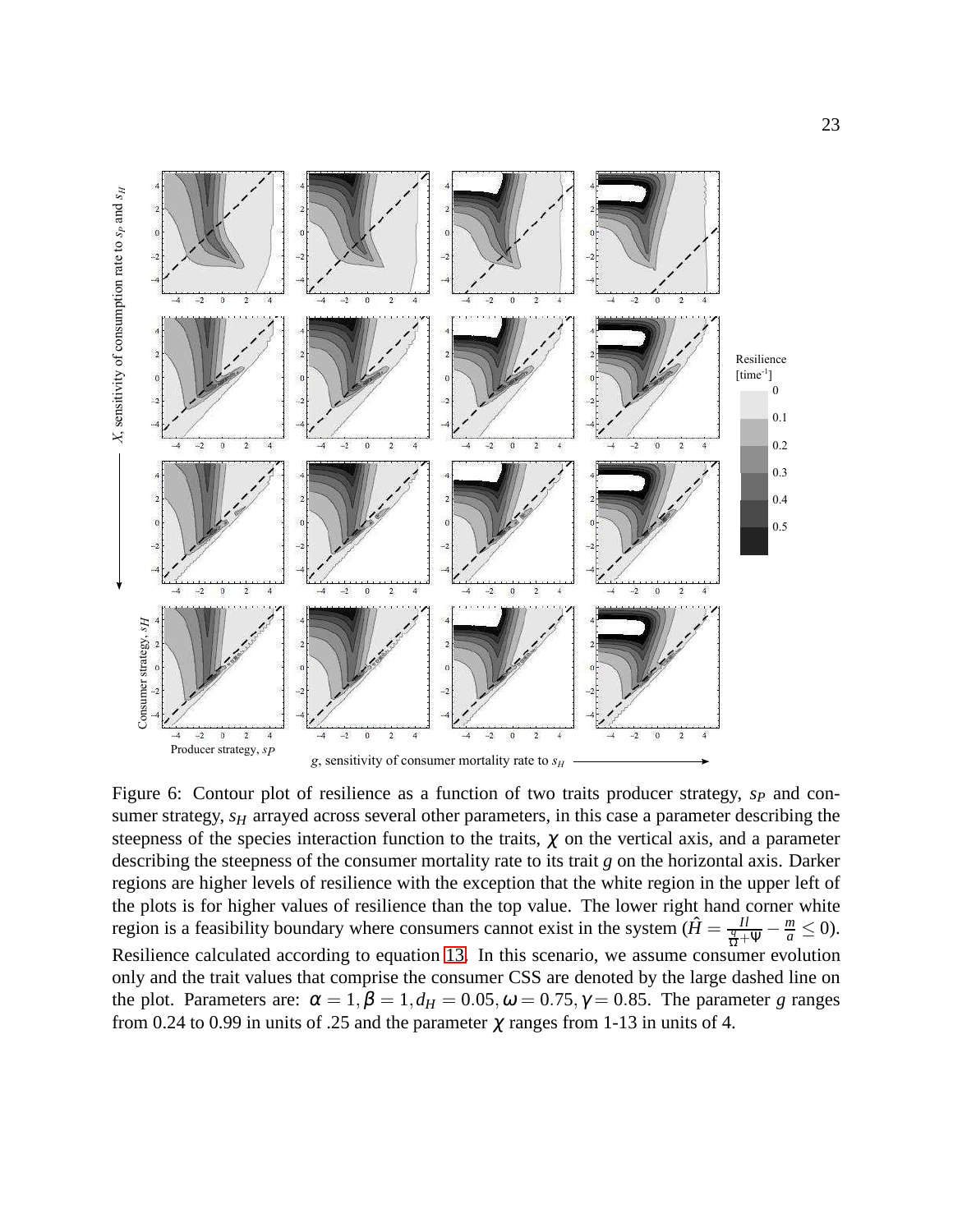<span id="page-24-0"></span>

Figure 7: Contour plot of resilience as a function of two traits producer strategy,  $s_P$  and consumer strategy,  $s_H$  arrayed across several other parameters, in this case a parameter describing the steepness of the species interaction function to the traits,  $\chi$  on the vertical axis, and a parameter describing the steepness of the consumer mortality rate to its trait, *g* on the horizontal axix. Darker regions are higher levels of resilience with the exception that the white region in the upper left of the plots is for higher values of resilience than the top value of the scale shown. The lower right hand corner white region is a feasibility boundary where consumers cannot exist in the system  $(\hat{H} = \frac{Il}{\frac{q}{\Omega} + \Psi} - \frac{m}{a} \le 0)$ . Resilience calculated according to equation [13.](#page-9-0) In this scenario, we assume coevolution and the black dot is the location of the joint CSS. Parameters are:  $\alpha = 1, \beta = 1, d_H = 0.05, \omega = 0.75, \gamma = 0.85$ . The parameter *g* ranges from 0.9 to 0.99 in units of .03 and the parameter  $\chi$  ranges from 1-13 in units of 4.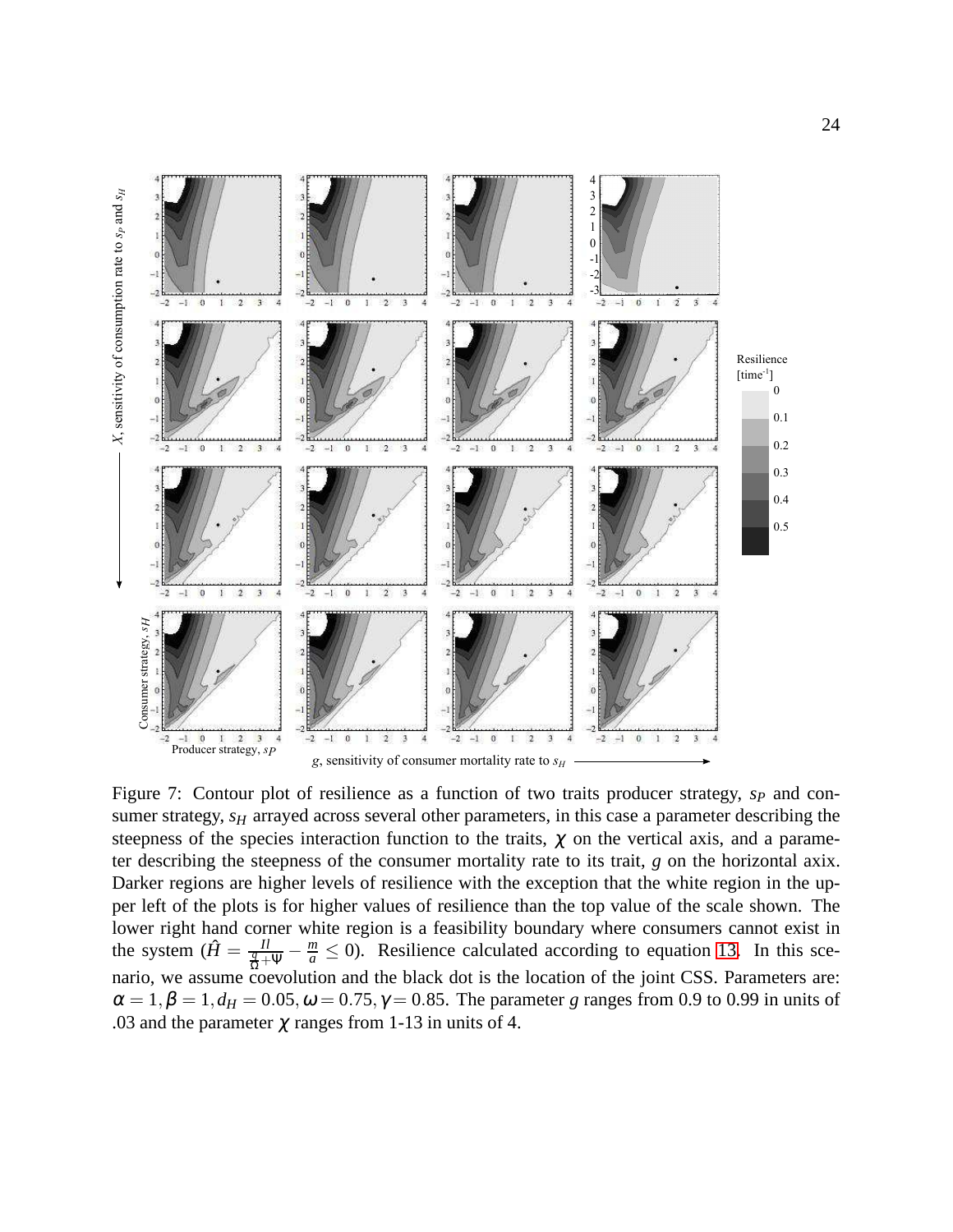## **6.3 Interpreting the CSS**

### **6.3.1 Example: Location of producer CSS with producer evolution only**

The CSS *s<sup>P</sup>* of the producer is partly determined by the consumer strategy *s<sup>H</sup>* because the consumer trait *s<sup>H</sup>* determines which *s<sup>P</sup>* strategies get grazed on most heavily. In this model, the producers are limited by grazing, which means that although there is a tradeoff between nutrient uptake and susceptibility to grazing, the producer CSS strategy mainly conforms to what strategy reduces grazing the most (while keeping nutrient uptake at as high of levels as possible). For example, in Figure [8,](#page-26-0) the producer CSS strategies are all located on the tails of the grazing versus *s<sup>P</sup>* curve. Note that no consumers in the system leads to runaway selection for maximum nutrient uptake of the producers.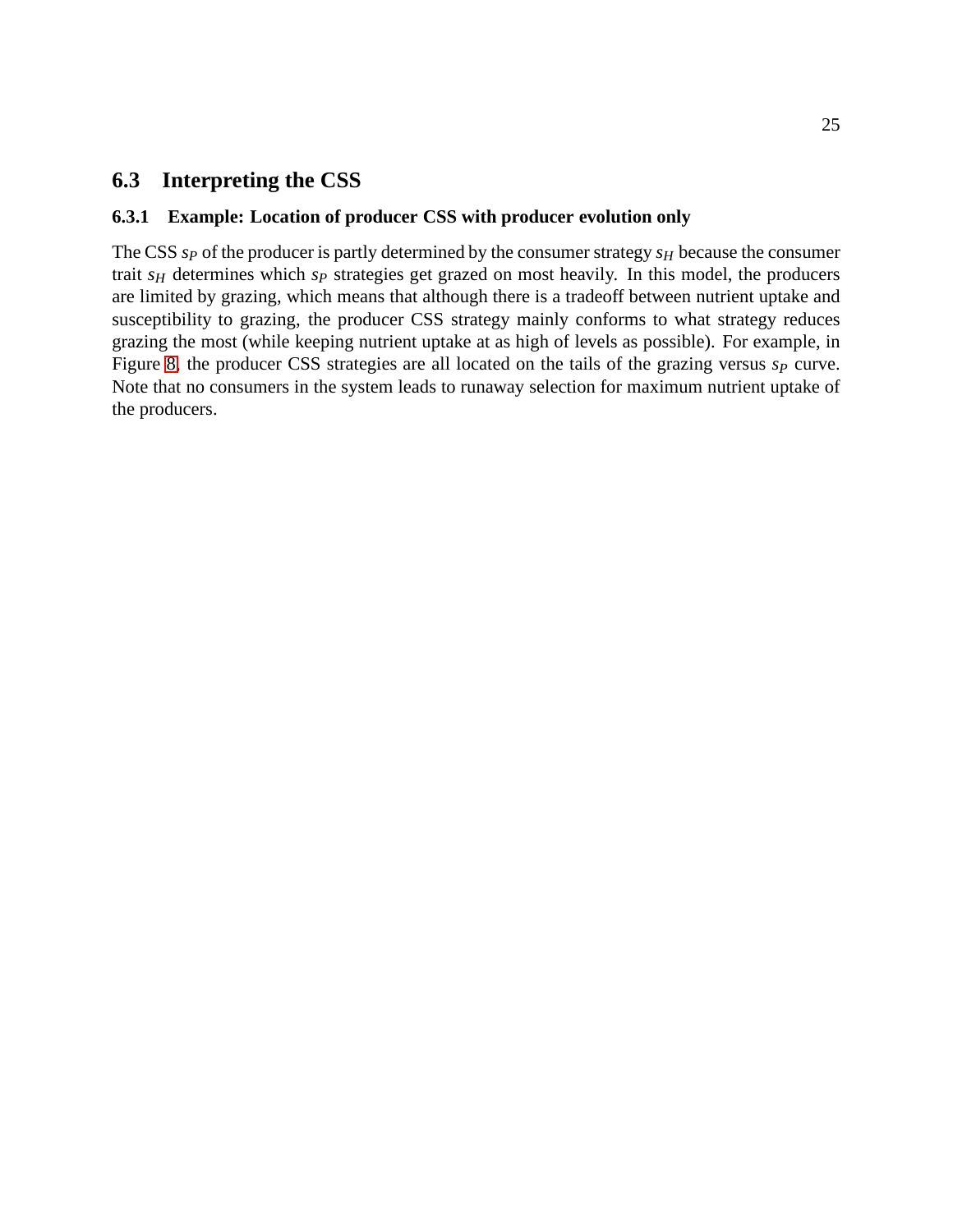<span id="page-26-0"></span>

Producer strategy, sp

Figure 8: Location of the producer CSS (when only the producer is evolving) on the nutrient uptake [(producer biomass x time)<sup>-1</sup>] and grazing [(consumer biomass x time)<sup>-1</sup>] function curves for different values of *s<sub>H</sub>*: A)  $s_H = -1.15$ , B)  $s_H = -0.95$ , C)  $s_H = -0.75$ . Same curves as in Figure [1.](#page-6-0) Vertical black line points to the location of the producer CSS on the *s<sup>P</sup>* axis. Dashed line is a plot of  $k(sp)$  where  $\omega = 0.75$ . Solid lines are plots of  $a(sp, s_H)$  where  $\alpha = 1, \beta = 1, \chi = 5$ .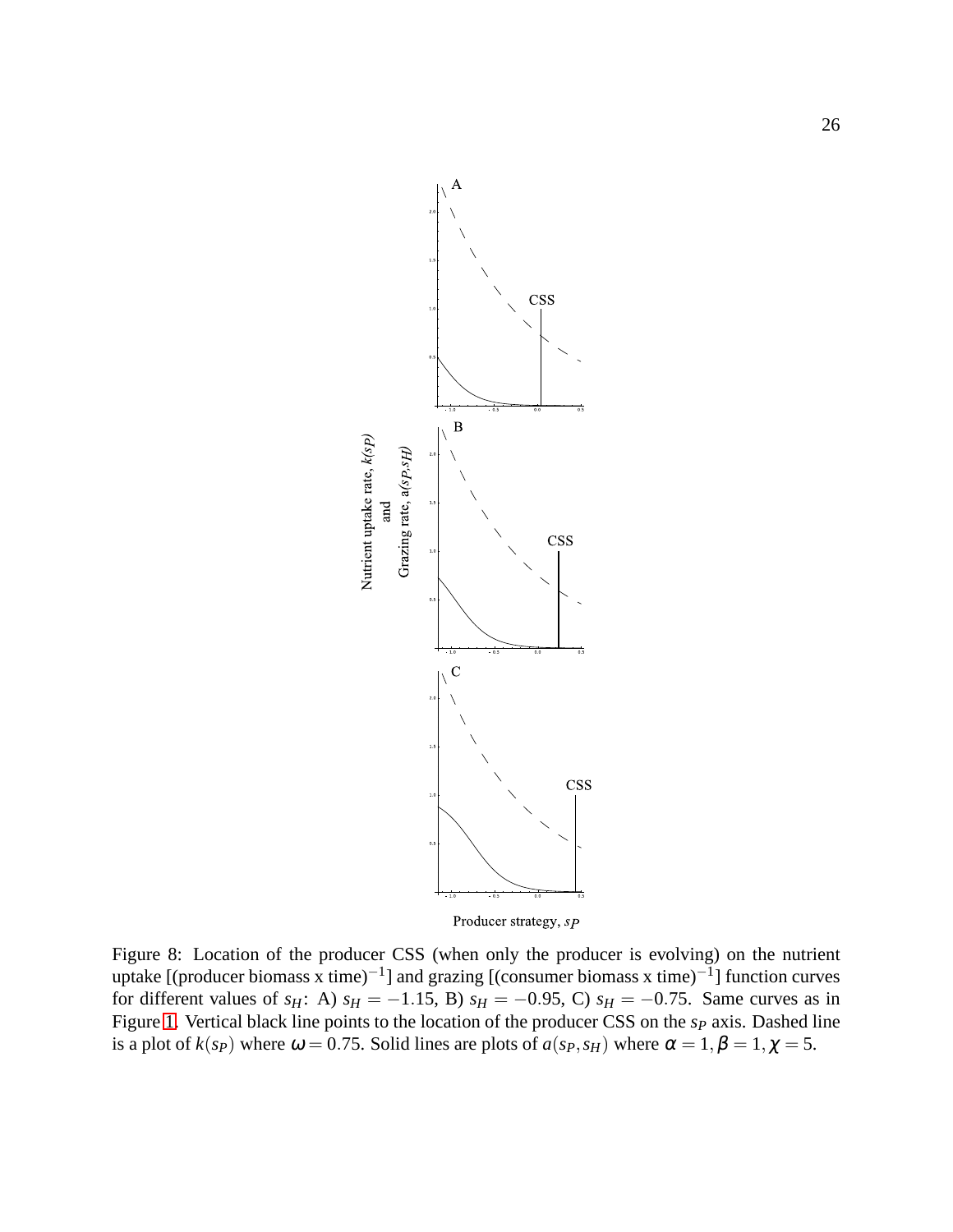## **6.4 Tradeoff shape**

<span id="page-27-0"></span>

Figure 9: Contour plot of resilience as a function of two traits, in a) *k* (x-axis) and *a* (y-axis) are the two traits and for b) *d* (x-axis) and *a* (y-axis) are the two traits. Dashed line is tradeoff function used in figures in main text. Black dot is the location of the singular strategy for coevolution, which, in this case is a CSS for both species (joint CSS). Same parameters as Figure [4b](#page-13-0) ( $\chi = 1$ ) except we use the trait values from the singular strategy to calculate: a) *d* and for b) *k*. Note that the resilience landscape also depends on these variables. The white area in the interior of plot a) is for higher values of resilience than the top value of the scale shown.